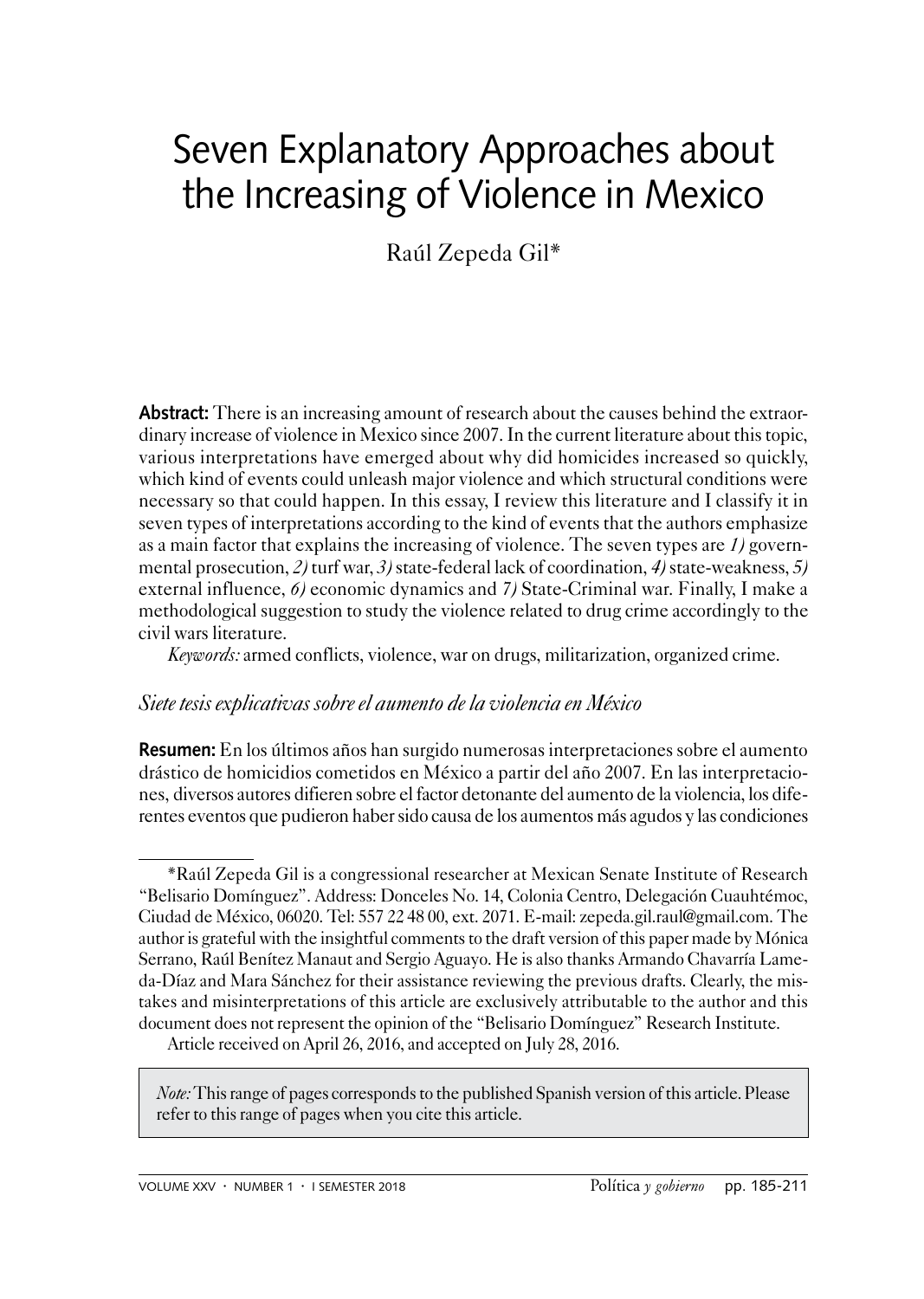estructurales que permitieron tales fenómenos. En este ensayo hago una revisión de estas interpretaciones, expuestas en la literatura especializada, y las clasifico —según el factor, evento o condición— en siete tesis explicativas: *1)* acción gubernamental, *2)* conflicto criminal, *3)* descoordinación intergubernamental, *4)* debilidad estatal, *5)* influencia externa, *6)* trasfondo socioeconómico y *7)* guerra criminal contra el Estado. Finalmente, hago una propuesta de carácter metodológico desde la literatura de guerras civiles para comprender la violencia asociada a la guerra contra las drogas.

*Palabras clave:* conflictos armados, violencia, guerra contra las drogas, militarización, crimen organizado.

Because of the increasing of the homicide rate in Mexico since 2007, numerous interpretations have been presented about the causes of this phenomena. Statistics about the crisis of crime and violence in Mexico during the administration of president Calderón are astonishing. About 121600 persons have died of homicide since 2007 (Guerrero, 2015); 12990 persons have disappeared (Merino, 2015), and approximately more than 160000 have been forcedly displaced (IDMC, 2012; Atuesta, 2014). This reversed the declining tendency of homicide rate in Mexico since the decade of 1990 (Hernández Bringas and Narro, 2010; Aburto, 2016). This increasing of violence was registered immediately after the Calderón administration deployed several military-police operations in different Mexican states. These events raised the question whether the government triggered the dramatic increase of violence in Mexico.

Even so, the public and academic debate about the increase of the homicide rate in Mexico did not settled in the casual relationship between the police-military operations and the increase of violence in numerous Mexican states. The academic debate has expanded to other topics such as the key factor behind violence, the various events of the Mexican war on drugs that could aggravate the crisis and the structural conditions that made this state of affairs possible. The literature about the Mexican war on drugs has reached to some consensus but also to important divergences that must be studied to understand this complex problem.

Because of the previously explained, in this essay I discuss the principal explanatory approaches about the origin and aggravation of violence in Mexico during the government of Felipe Calderón and the first years of the Enrique Peña Nieto's administration. With this propose I formulated analytic criteria in the literature of this topic accordingly to which variable, event or condition is considered the most relevant to the consulted authors.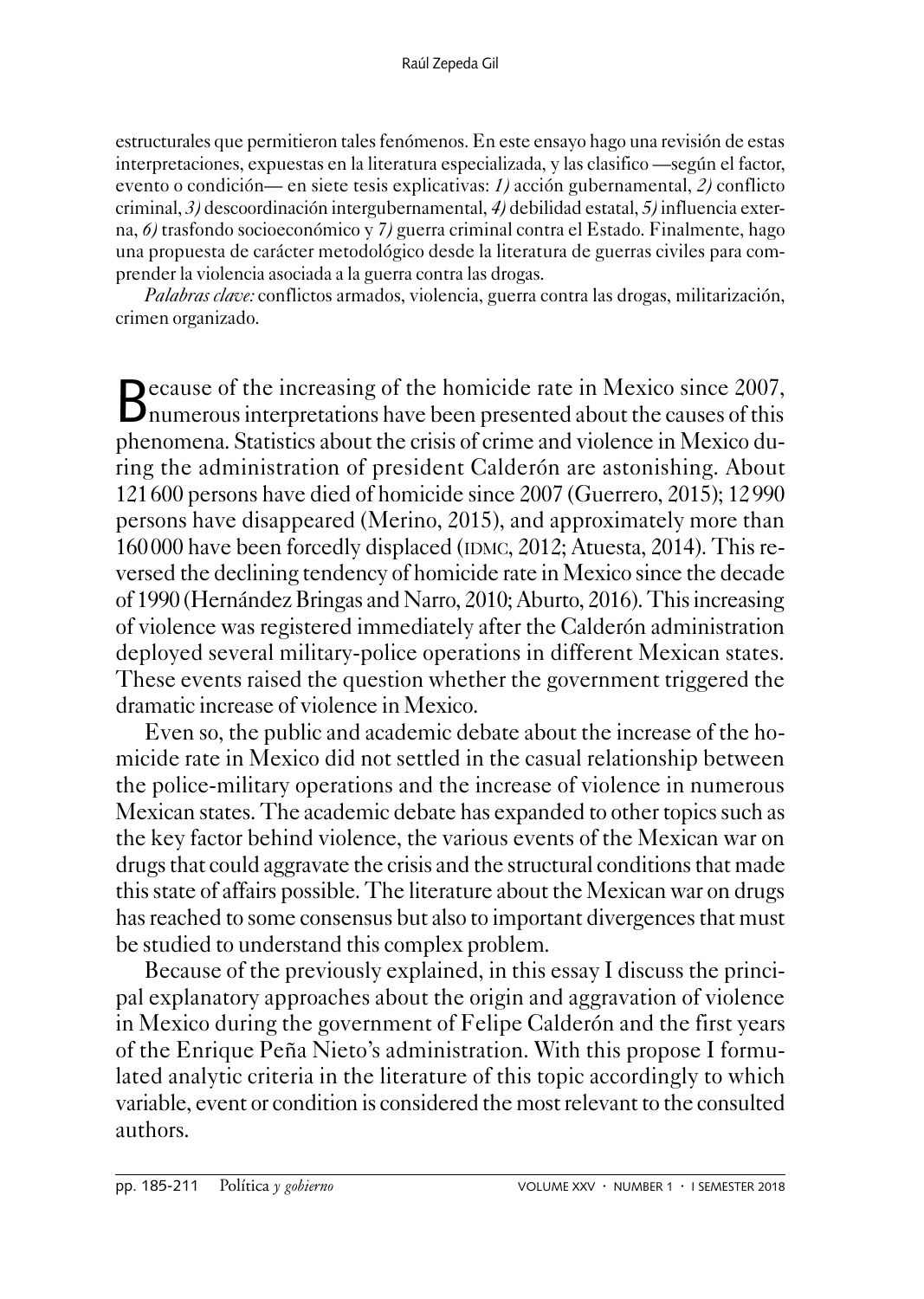With this analytic criterion, I classified the literature of violence of the Mexican war on drugs in seven explanatory approaches: *1)* governmental prosecution, *2)* turf war, *3)* state-federal lack of coordination, *4)* state-weakness, *5)* external influence, *6)* economic dynamics and *7)* State-criminal war. Like any other interpretation, the analytic criterion used here it is a simplification and could be objected because of the discrepancies the authors I cite, or even so, if those scholars did not want to be inscribed in some kind of classification. Nevertheless, the studies about the recent spike of violence in Mexico tend to consider some factor, agency or circumstance as the main driver of this phenomena. Also, this classification helps to ordain the academic discussion with the objective to have a coherent review of literature for further investigations.

This essay is divided in seven sections accordingly to each explanatory approach and I make some methodological suggestions for the study of criminal violence in Mexico with the inspiration of the literature of civil wars in political science.

# **The increasing of the homicide rate in Mexico: seven explanatory approaches**

# Governmental prosecution

The scholars that have proposed the approach around governmental prosecution defend the thesis that the enforcement policies of Mexican federal government from 2006 caused the increasing of the homicide rate in Mexico. Based on this scholar's studies, the kingpin strategies and the military-police operations where the main strategies that caused this spike of violence.

Right from the beginning of the Mexican war on drugs, media commentators said that the Mexican government caused the increasing of homicides. Fernando Escalante (2009) answered to these opinions and initially affirmed that Mexico was not having a violence crisis using the data of the National Statistics Office in Mexico (inegi). Nevertheless, Escalante noted that the homicide rate increased in 2006 but not in 2007. For Escalante, the public opinion was exaggerating but he also recognized that better data would change this assessment.

In the field of demography and public health surged the first academic investigation questioning the Mexican government on organized crime. Héctor Hernández Bringas and José Narro (2010) used data of homicides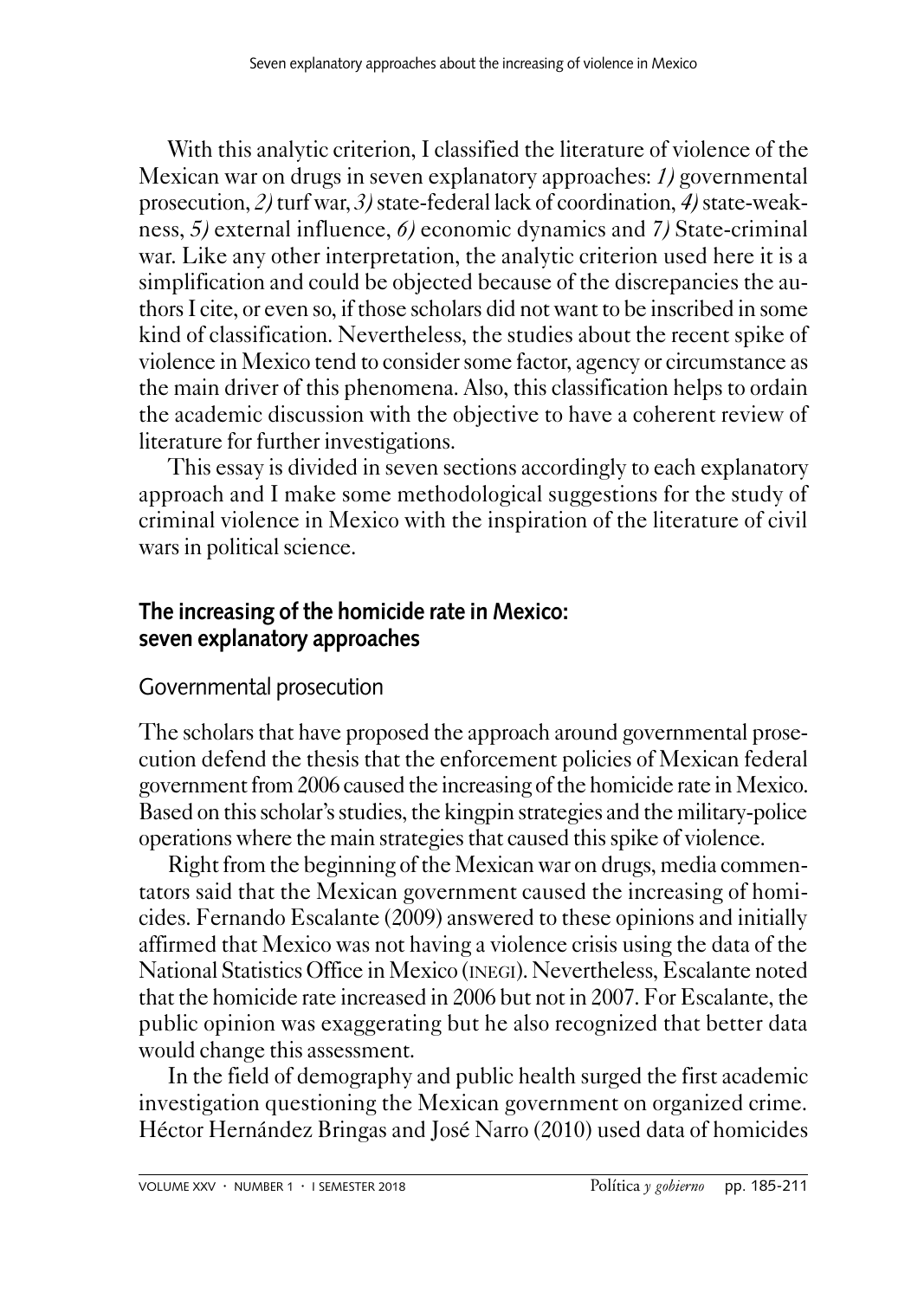from 2000 to 2008 and affirmed that, from a demographic perspective, was impossible to explain the increasing of the homicide rates if not considering the government policy. This authors sustained that the military-police operations were the main driver of the increasing of violence.

Later, Escalante (2009a) revised again the homicide data from inegi in a *Nexos* magazine article and recognized that homicide rates were raising in certain regions of the country that he named as *violent territories.* After that article, Escalante (2011) claimed that the military-police operations were the cause of the increasing of violence in Mexico. Initially José Merino (2011a) refuted this conception, but later he agreed with Escalante (2011). This controversy was in part because of the usage of a government data of the Public Security National System (snsp) office called "deceased persons in combats with organized crime". This data base was severely questioned because it had several discrepancies with the inegi data and the public health data of the Ministry of Health about homicides. Also, it was argued that this data base criminalized victims of violence as members of organized crime with any further investigation (Hope, 2012).

Four studies confirmed the hypothesis about the causality between military-police operations and the increasing of homicide rates. Morales (2012) reached to similar conclusion as Merino using propensity score matching with new control variables and data of homicides with firearms. Osorio (2015) found the same correlation using spatial regressions. Espinal and Larralde (2015) used complexity networks models and discovered that the epicenter of the increasing of violence took place in Uruapan, a town in Michoacán, a southern state. However, Espinosa and Rubin (2015) added an important fact: military-police operations did cause increasing of violence but in some cities happened the opposite.

These scholars propose two casual mechanism in which this operations cause violence. Firstly, drug related organizations react violently to an increase of military and police presence in the territory in which they operate. On the other hand, these operations increase of chances of detention of members of criminal organizations, therefore government affect equilibriums and trust inside and between criminal organizations, causing violent disputes of illegal markets and routes. In some cases, these operations obligate criminal organizations to displace themselves to other places where they find and dispute with the organizations already stablished there.

In the case of the kingpin strategy (developed by the DEA according with Kenney, 2005), many scholars affirmed that detention of leaders of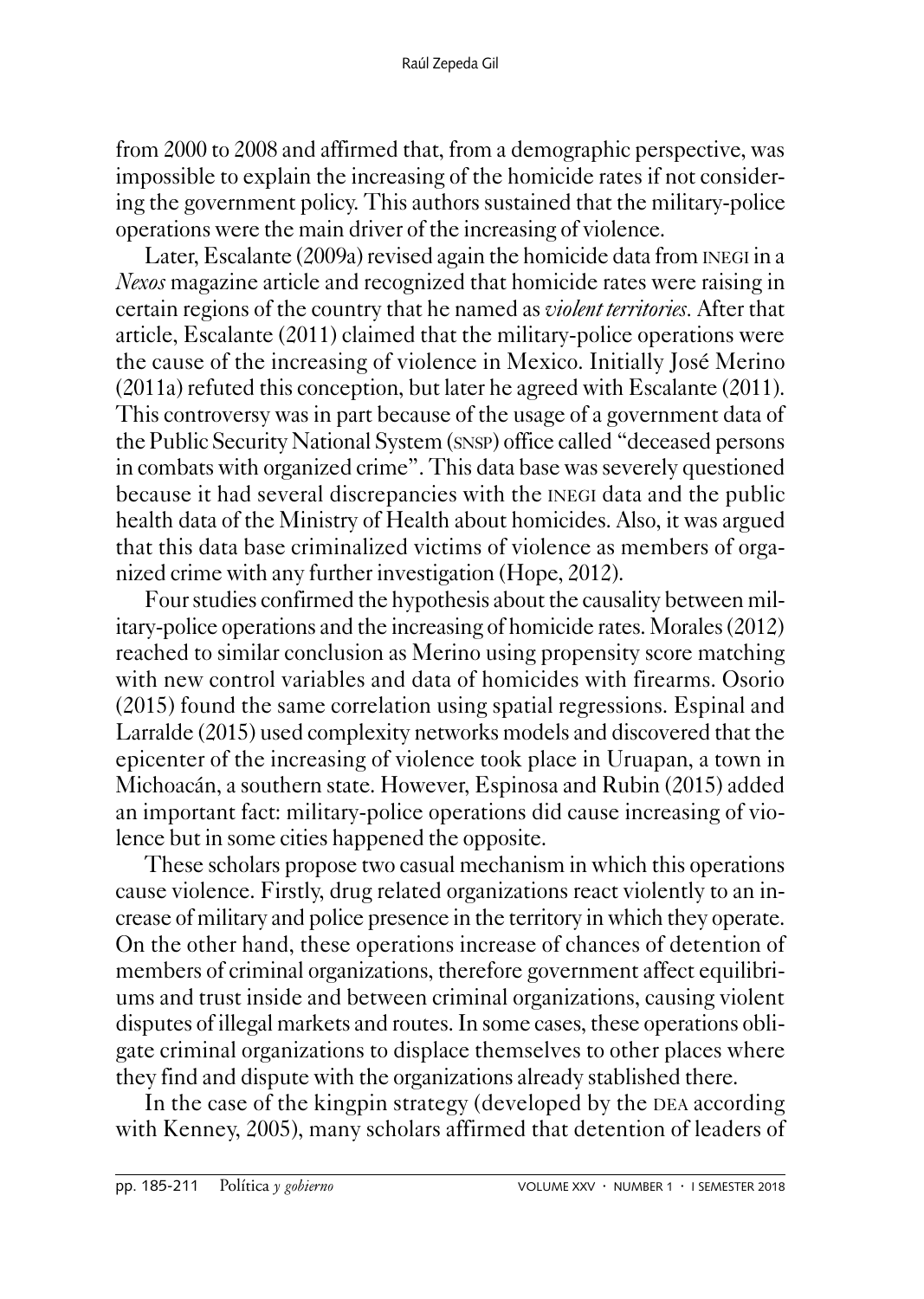drug related criminal organizations caused acute spikes of the homicide rates (Hope, 2013). Guerrero (2012) claimed that this happened before the killing of Arturo Beltrán Leyva, leader of the Beltrán Leyva Organization, by the Mexican marines on December 16th, 2009. Phillips (2015) proved that homicides increase even more if the leader of the criminal organization is killed rather than detained. Also, Dickerson (2014) confirmed that homicides raise in the states where the criminal organization leader had his operations and in the municipality where the detention or killing happened. Calderón and others (2015) asserted that the spike of homicides after a killing or a detention usually had a duration of six months. Another case of this strategy was the detention of the leaders of the Arellano Félix organization (Jones, 2013). Notably, the Calderón administration detained or killed in combat more leaders of criminal organizations than any other administration before.

These scholars propose two casual mechanism in which the kingpin strategy causes violence. On one hand, criminal organizations react violently against police and military officers. On the other hand, the beheading of a criminal organizations creates a succession crisis for the leadership within the organization and makes that different factions of it fight for predominance. But this depends on the type of criminal organization. If the criminal organization is leaded by a family junta, it has less problems solving succession crisis because other family member takes the leadership. This happened with the Sinaloa organization. If the criminal organization is federation of mafias, two scenarios are possible: a new leader takes control through violence or the organization fragments itself in many other organizations in conflict. This happened with the Beltrán Leyva organization.

# Turf war

The authors of the second explanatory approach claimed that one of the main drivers of the increasing of homicide rates in Mexico was a turf war that was developing long before the first military-police operation deployed by the Calderón administration. Some of this authors were Calderón government officials and some others were scholars that challenged the hypothesis of governmental prosecution.

Alejandro Poiré (2011), then spokesman of the Mexican National Security Council, claimed that the military-police operations were not to blame of the increasing of violence in Mexico because the homicide rate was rais-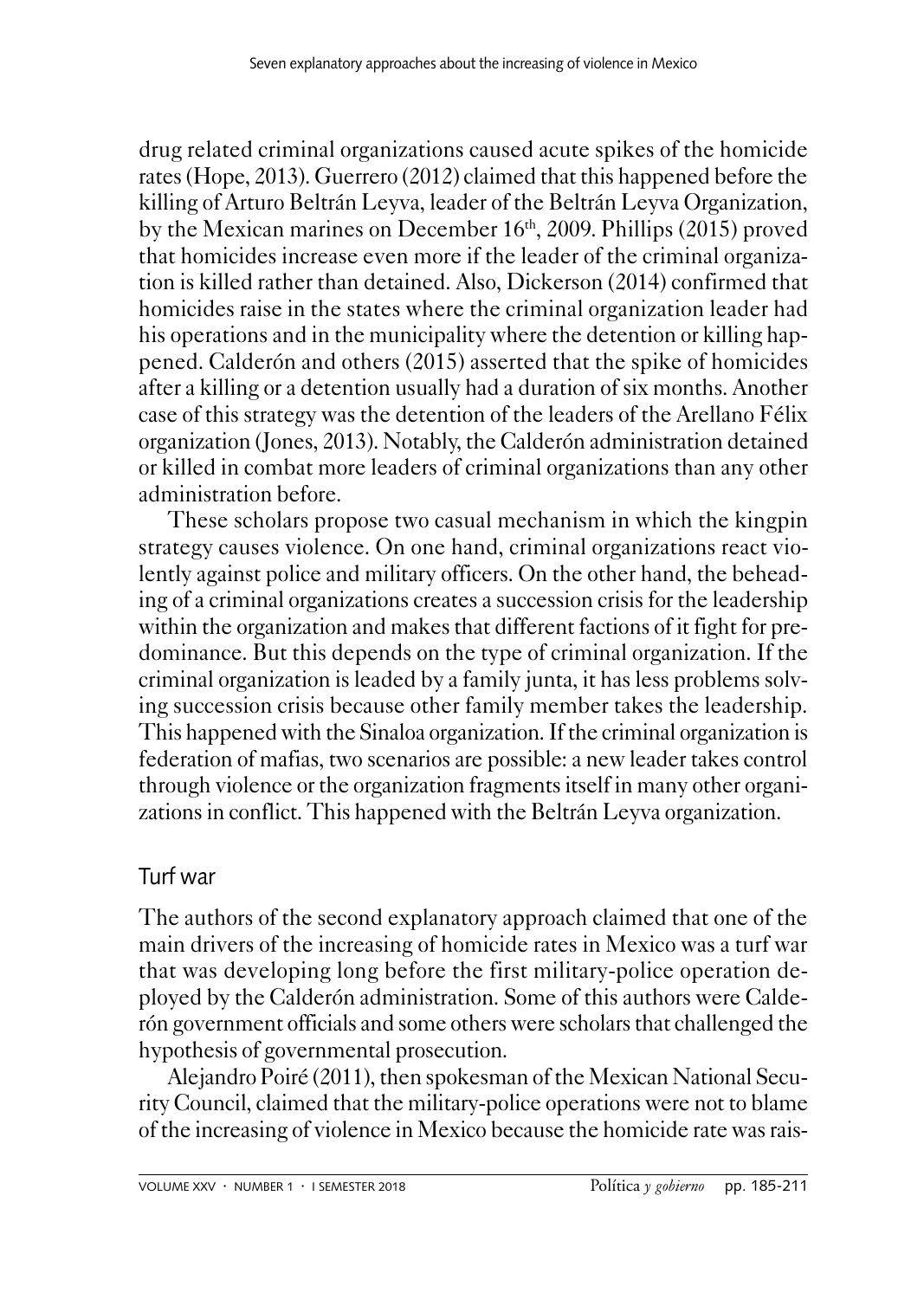ing since the previous administration. Poiré argued that the Mexican drug related criminal organizations became greedier and therefore more inclined to use violence against other criminal organizations in other to capture new markets and routes of distribution of drugs. After that, Alejandra Sota, spokeswoman of the Calderón administration, and Miguel Messmacher (2012), undersecretary of finance of the Mexican government, used the controversial data base of the snsp to prove Poiré's argument. Also, Poiré and María Teresa Martínez (2011) objected that the kingpin strategy caused the increasing of the homicide rates. To make this argument, Poiré and María Teresa Martínez used the snsp data based with the case of the killing by the army of Ignacio Coronel, one of the leaders of the Sinaloa organization. Nevertheless, scholars criticized this studies for using the snsp data base, and Franco (2011) checked the Poiré and Martínez study and found mistakes like lack of statistical significance of the models they used and problems of autocorrelation.

 Joaquín Villalobos (2010), former guerrilla leader of the Nicaraguan guerrilla and adviser of president Calderón, published an essay in *Nexos* magazine arguing that military-police operations did not cause the increasing of the homicide rates because the Vicente Fox administration also deployed similar operations with no effects. Even so, Villalobos (2012) claimed that the fragmentation of criminal organizations in Mexico caused by the beheading strategy was in fact a turf war phenomena that happened before the Calderón administration. Alejandro Hope (2012a) replied Villalobos with the same argument that other scholars used on the studies of Poiré, the Villalobos arguments relied on the snsp data base.

By contrast with this debate, other scholars used the inegi data base and argued that homicide rate was raising before Calderón administration in some states (like Escalante found previously) and that there was indeed a turf war that had no direct involvement of the federal government. However, these scholars said that this turf war was accelerated by the intervention of the Calderón administration operations. Guerrero (2012a) and Ríos (2013) said that changes of the international drug markets caused a greedy turf war in Mexico. Vilalta (2014) used inegi data and proved that homicide rates were increasing in some regions of Mexico before the beginning of the Calderón administration. Azaola (2012) also argued this with qualitative and historical information. Finally, Espinal and Larralde (2015) used networks analysis to establish the date of the beginning of the turf war in 2006, at the final months of Vicente Fox administration.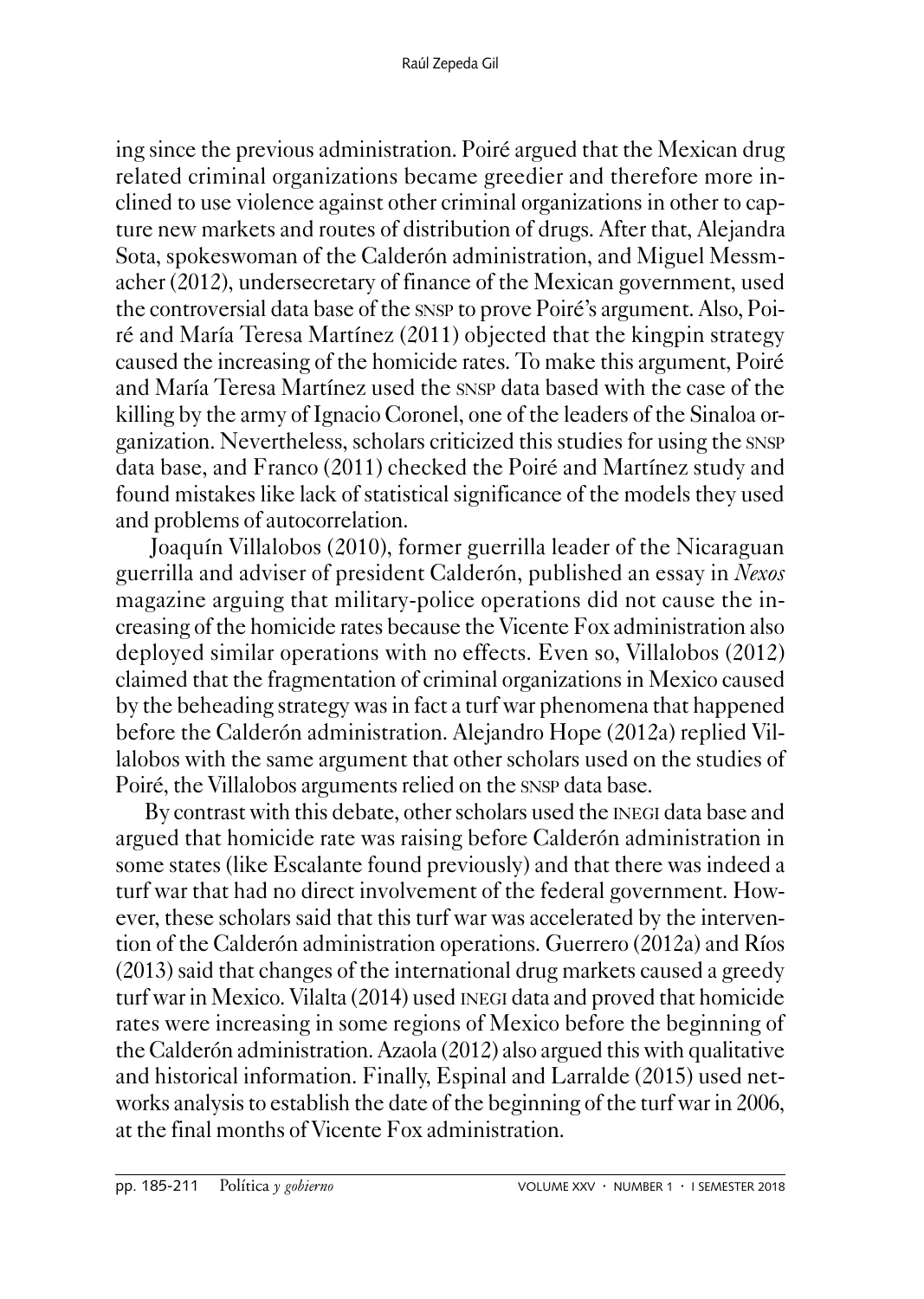Turf war scholars have argued that criminal organizations do not change behavior only because of governmental action, these organizations have a conflict-cooperation dynamic between them depending on the circumstances. Also, they claimed that the Calderón government reacted to the increasing of violence in some regions of Mexico. However, these arguments have not disclaimed the studies that linked government operations and the kingpin strategy to the raising of homicide rates.

#### State-federal lack of coordination

The researchers of the third explanatory approach attributed the rising of homicide rates to the lack of state-federal coordination of police agencies. Ríos (2012; 2013a) indicated that the lack of coordination between municipal, state and federal polices agencies created a scenario of a violent equilibrium between criminal organizations and the Mexican police agencies. Even so, Ríos argued that federal intervention was necessary. Urrusti (2012), Velázquez (2011), Durante and Gutiérrez (2013) also studied how lack of coordination in some municipalities created conditions in which violence roused. On the other hand, Durán Martínez (2015) proved that lack of intergovernmental coordination had more effect in the increasing of violence in Mexico because of the collapse of the security institutions in Mexico.

On the contrary to the scholars that argued that the lack of intergovernmental coordination was due to the vertical divided government because of Mexico's transition to democracy, Trejo and Ley (2015; 2016) claimed that the lack of coordination had to do more with selectivity of the federal government on which municipality protect rather than no cooperation of local governments. Trejo and Ley, with a new data base of assassination attempts against Mexican mayors and interviews with mayors and governors, proved that several local officials asked for federal assistance in security and it was denied, majorly because those were majors of opposition parties to Mexican president party, Nacional Action Party. Trejo and Ley also evidenced how local governments were threat by criminal organizations and how this governments had to pay from their budgets for protection to them.

From the perspective of Trejo and Ley, violence happened not because of lack of political will, it was a result of a political dispute between Calderón's administration and the left-wing opposition, contrary to the position of Ríos and Urrusti.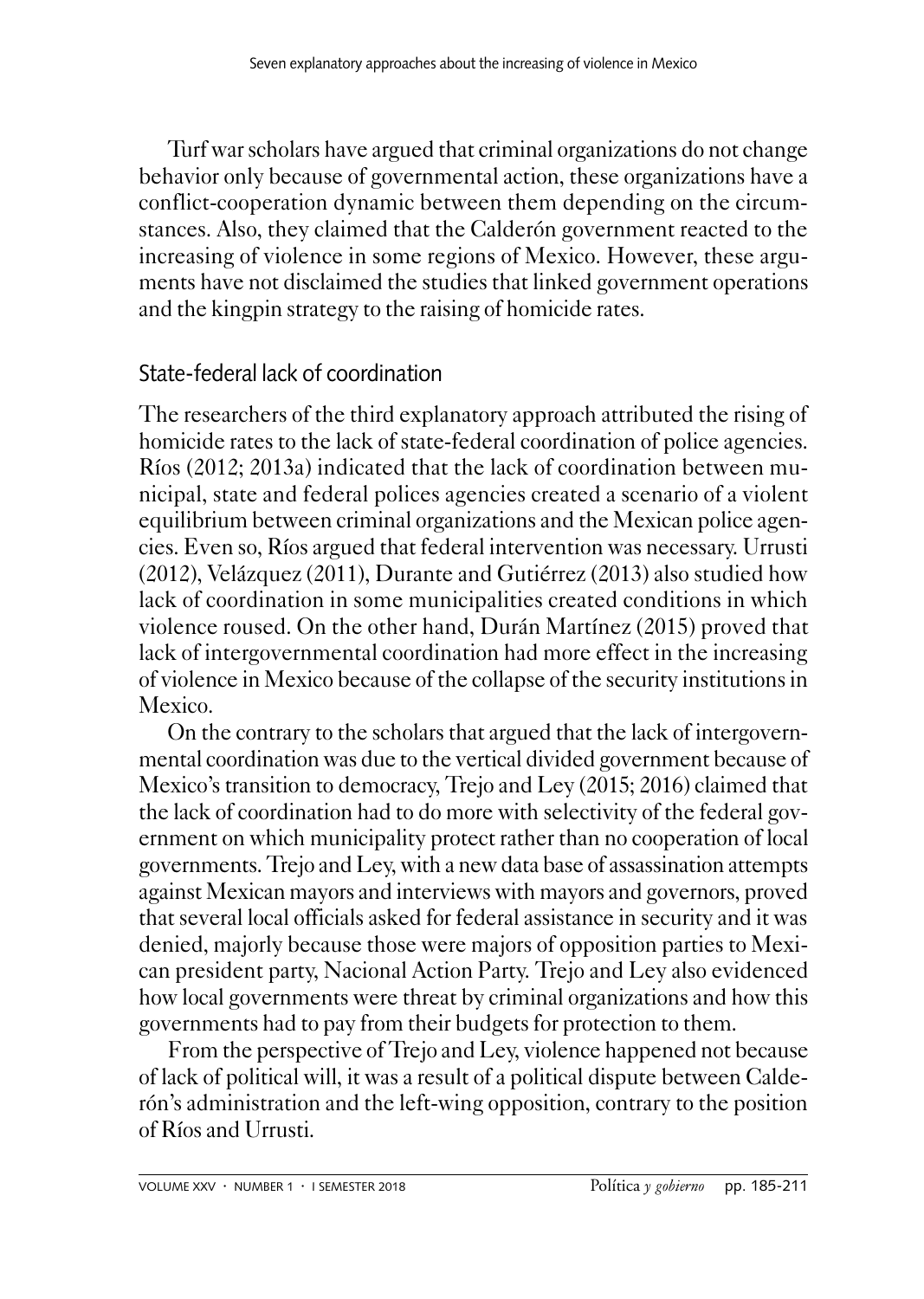### State weakness

From the fourth explanatory approach, scholars rather than argue that violence increased because of some reason, they sustained that this spike in homicide rates needed structural conditions to happen. Grayson (2011) and Friedman (2008) claimed that Mexico was near to transform itself in a failed state controlled by criminal organizations. For both, the Mexican Sate was incapable to contain the violence of the Mexican turf war. Nevertheless, Friedman (2010) later recognized that the Mexican government had shown results on how it could manage the problem.

Several critics of the failed state literature disputed the Grayson and Friedman assertions. Morton (2012) criticized the usage of the failed state term because of this concept has generalizing and non-operative misconceptions coined from intelligence agencies of the United States about the supposed link between terrorism and failed states. Also, Rexton Kan (2011) considered that attributing to the weakness of Mexican State the main guilt over the rising of homicide rates was an exaggeration.

In agreement with this criticisms, Kenny and Serrano (2012) made an analytical assertion of the usage of the term failed state as a cause of Mexican violence and proposed instead the concept of collapse of the Mexican security system. In another sense, Serrano (2012) sustained that the Mexican State had a complex dynamic of contention with drug related criminal organizations. In this line of research, Pansters (2012) and Knight (2012) affirmed that the dynamic of the Mexican war against criminal organizations was part of a historical pattern of federal interventions on local settings were the local authorities had no capacities to contain violence problems, and that also reproduces violence in those regions. This concurs with the thesis of Tilly (1985) about how the State surged from the violent conflict between criminal organizations.

In this same line of research, Benítez (2015), Garay and Salcedo-Albarán (2012) argued that the weakness of the Mexican State created a vacuum which criminal organizations use to capture or corrupt public officials with their financial resources. This concurs with the Trejo and Ley argument. This reflects the classic argument of Skocpol (1979) about how State weakness creates conditions for revolutions.

Nevertheless, to date there are not empirical studies that use the concept of State weakness and its link with homicide rates. This task requires a new kind of panel data set which could show the effect of State weakness as a variable and not a constant.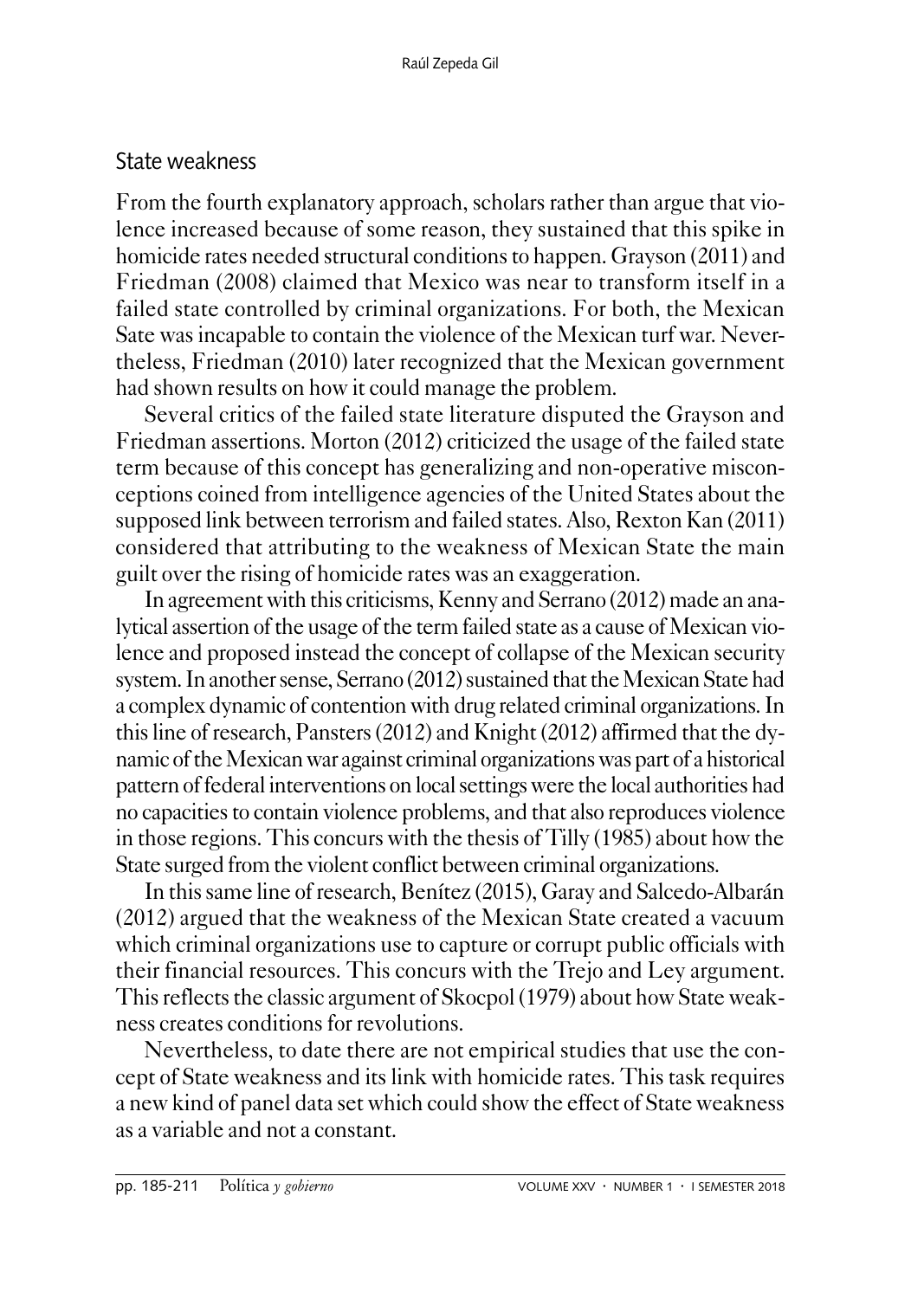# External influence

Some scholars found external influences to the Mexican rising of homicide rates. A part of them attributed to international policies of drug control had an enduring effect on the Mexican drug war, and others found the effects of changes in other markets such as maize or guns.

Some scholars have studied the effect of changes of prices of cocaine and methamphetamines on criminal organizations (Bagley, 2012; Palacio and Serrano, 2010; Astorga and Shirk, 2012). The pressure of the decrease of the prices of these drugs forced criminal organizations to seek violently new markets and routes to compensate financial losses. In agreement with this argument, Kenny and Serrano (2012b) affirm that military-police operations and leadership beheading are part of the Mexican and United States government strategy to reduce the offer of illegal drugs in the international market. Particularly, Castillo, Mejía and Restrepo (2014) proved that the Plan Colombia implemented since 1999 by the U.S. government affected the process of drugs and inflicted behavioral changes in the Mexican drug organizations, leading to the increasing of homicide rates in some regions of Mexico. Garzón and Bailey (2016) offer four some casual mechanism about how the changes in the international market of drugs create violence: *1)* the "balloon effect", that refers to spatial displacement of criminal organizations to new territories, *2)* the "diaspora effect" that refers to displacement of criminal organizations to safe-heavens from government prosecution, 3) the "butterfly effect" that refers to displacements or criminal organizations connected but distant regions and *4)* the "perforation effects" that refers to the budget allocation from crime prevention programs to prosecutorial policies.

Also, Dube, Dube and García Ponce (2013) found that the expiration of the Federal Assault Weapons Ban of 1994 in the United States in 2004 caused a spike of homicides at the northern municipalities of Mexico. The authors sustain that the end of the Federal Assault Weapons Ban opened a new market of weapons for criminal organizations in Mexico. Also, Dube, García Ponce and Thom (2014) documented how the decreasing of maize prices pushed Mexican farmers to produce marihuana crops.

Theses scholars do not discard the effects of president Calderón's policies on violence in Mexico, but they offer a complex scenario in which many factors influenced the turf war in Mexico. These studies emphasize the role of the international prohibition regime of drugs in homicide rates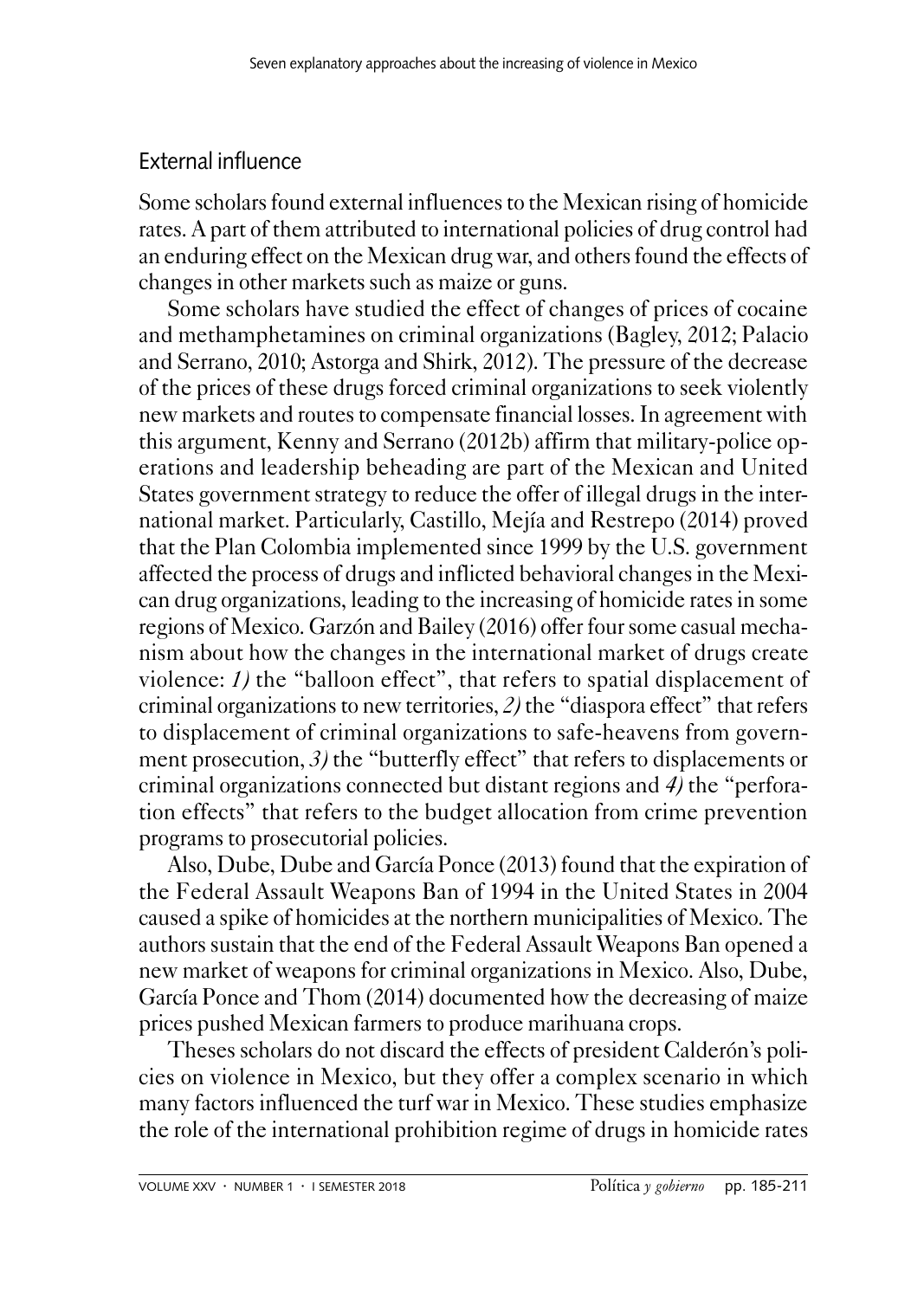in Mexico and how it has regional effects in rural areas like Michoacán and Guerrero, or at the northern states.

### Economic dynamics

The economic explanatory approach authors sustain that is necessary to study the effects of economic and inequality variables and its effects on homicide rates. These researches, without discarding the other explanatory approaches, affirm that certain economic conditions were necessary for the violence crisis to happen.

Ramírez de Garay (2014) used different models to prove the relation between economic cycles and the homicide rate. Enamorado and colleagues (2014) found that homicide rates increased in municipalities where the Gini index was high. Merino (2013) and Gómez (2012) also documented that most homicide victims were young males with low literacy and frequently in underemployment conditions. Reguillo (2008; 2012) emphasized the Latin-American tendency of criminalization of youth. Also, Figueroa (2015) found a relationship between illegal markets and low development in Guerrero.

The homicide rates caused the decline of life expectancy of males in Mexico by two years (Aburto, 2016). Some researchers have insisted that this data could indicate that young males were recruited by criminal organizations (de Hoyos, 2016; Vilalta and Martínez, 2012; Corona, 2013; Murayama, 2012).

These results concur with the extensive literature about sociology of crime, inequality, unemployment, literacy rates as factors that cause social disorganization and violence in industrialized societies (Sampson and Goves, 1989; Fajnzybler, 2002; Krahn, 1986; Bourguinion, 2001). This research agenda should expand and deepen.

# State-Criminal War

A new branch of scholars has made comparisons between Mexico and countries in civil wars because of Mexico's increasing violence. These scholars have used analytic concepts of the civil wars literature to understand the criminal situation in Mexico. For example, Romero (2014) have used elements from the theory of civil wars to confirm that the Mexican government used media to project a war narrative against organized crime.

But mainly, these studies have created a debate about if Mexico's situation can be classified as a civil war. Aguilar Camín (2015) and Schedler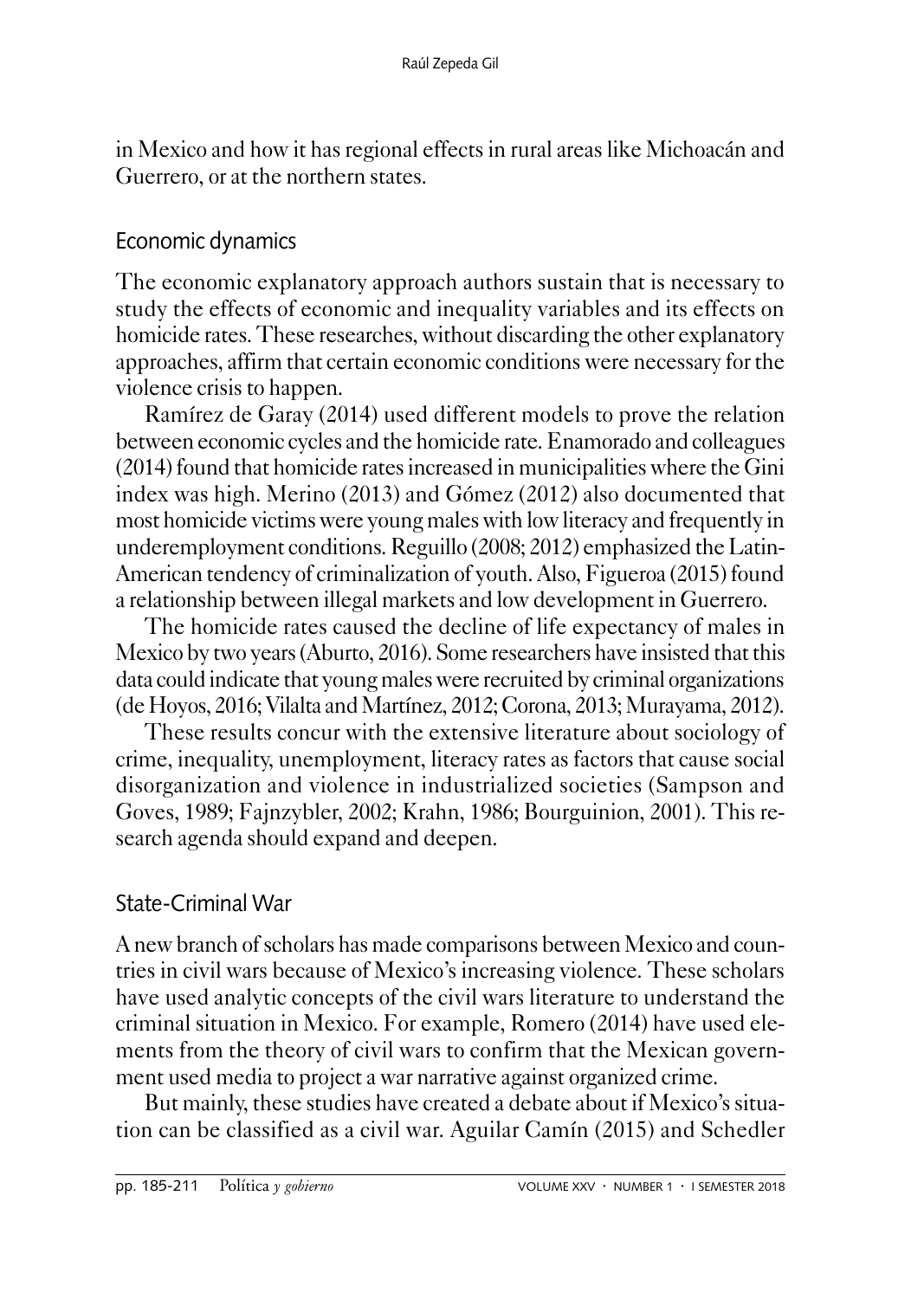(2013) have claimed that Mexico is in a civil war. Schedler corrected his first claim and affirmed that Mexico is in a civil war but based on economic motivations, based on the work of Kaldor (2012). She used the case of Bosnia Herzegovina to prove her argument. In this line of argumentation, Collier and Hoeffler (2004) affirm that economic greed can be a sufficient motive to initiate a violent conflict. Also, Gutiérrez (2008) has confirmed this hypothesis for the Colombian case. Therefore, Schedler affirms that Mexico is in an economic civil war because there is a dispute between the Mexican government and criminal organizations for the control of illegal drug markets and extortion of legal economy.

Beyond of motivations, many authors have pointed that some economic and political conditions enable opportunities for criminal violence. Serrano (2012) affirmed that prohibition policy creates opportunities for violence in drug markets. Boix (2008) also claims that collapsed justice and police institutions create opportunities for violence.

Nevertheless, it is not facile to classify Mexico as a civil war. On one side, more than 121 thousand of murders (Guerrero, 2015) put Mexico as a country with an internal armed conflict accordingly with the University of Uppsala standards. The International Red Cross Committee classified Mexico as a country with an armed conflict. However, Kalyvas (2008), Sambanis (2004), Fearon and Laitin (2001) affirm that civil wars are inherently a political conflict because armed forces look for taking the control of government. Kalyvas (2001) criticized Kaldor approach, affirming that guerrillas could have economic interests but their main motivations are political.

Even so, scholars like Farer (2000) and Tokatlian (2010) affirm that several Latin American governments have adopted counter guerrilla strategies against drug criminal organizations, known as military warfare tactics (Kalyvas, 2005). Recently, Kalyvas (2015) affirmed that the Mexican case is not a civil war but rather a criminal war. The main actor it is not a guerilla, it is a criminal organization dedicated to the illegal economy, not dedicated to confronting the national government only if necessary for its economic priorities.

Another scholars have adopted the criminal war assertion of Kalyvas and applied it to the Mexican case. Lessing (2015) studied the violent criminal dynamics of Brazil, Colombia and Mexico and concluded that each conflict could be classified by the participants of the conflict and how violence is used. If the conflict is only between the criminal organizations and the government participates intermittently, therefore is a turf war. That is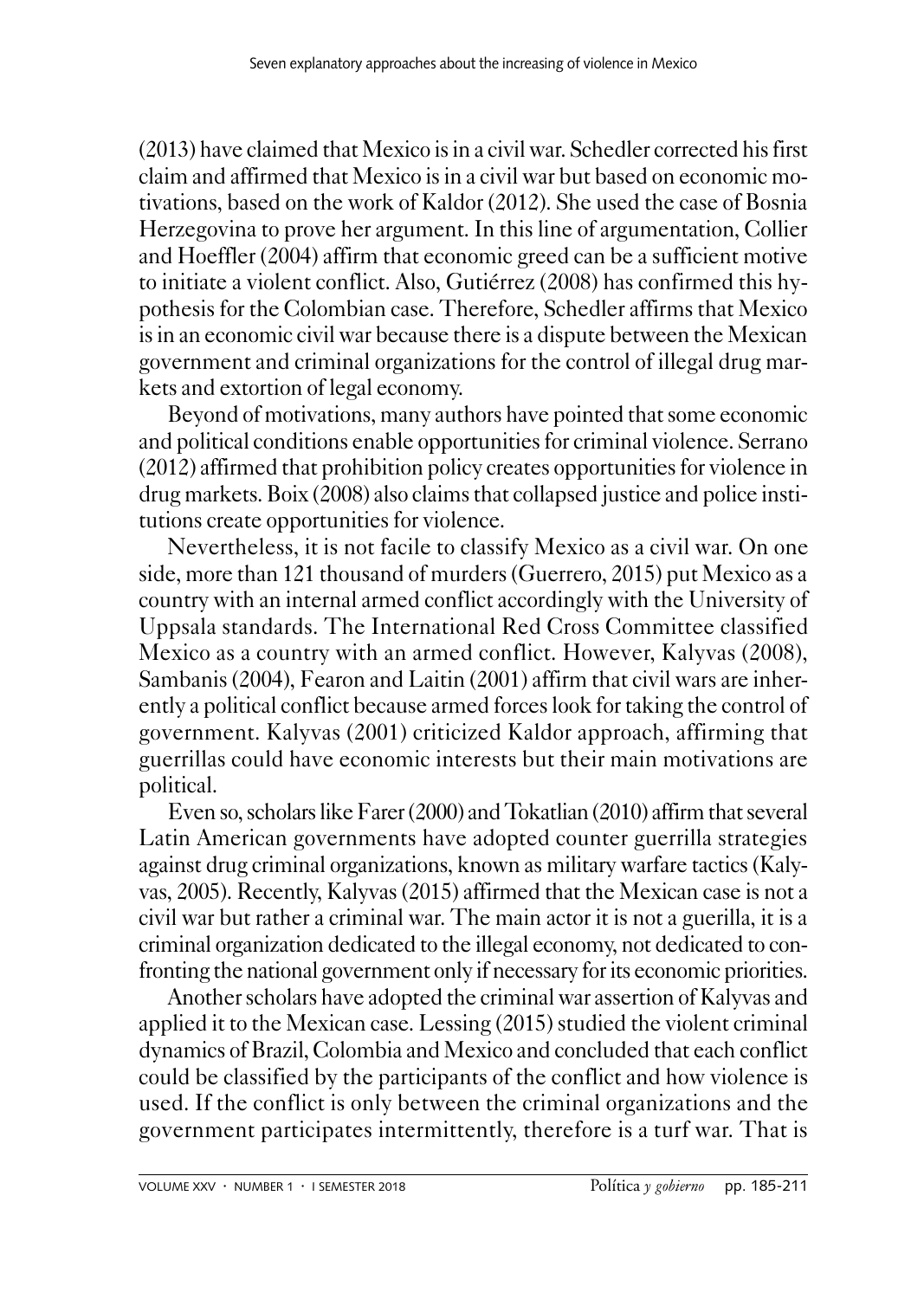the Brazil case. If the case involves actively criminal organizations and the government, therefore the conflict is a cartel state war. That is the case of Mexico and Colombia.

Two recent studies have used the concept of criminal war for regional cases of violence in Mexico. Zepeda (2016) exposed the motivations and opportunities used in civil wars literature (Boix, 2008) for the case of Tierra Caliente in Mexico. In that document, Zepeda argues that state weakness, inequality and external shocks functioned as opportunities for criminal organizations to initiate a criminal war. Specially, state weakness in Tierra Caliente is related to violence as the literature of state capacities has confirmed (Mann, 2008; Lange and Bailan, 2008). Pantoja (2016) studied how the use of war tactics against criminal organizations provoked violence in Guerrero. Several studies have pointed out the relation between violence and fragmentation tactics used by governments in civil wars (Pearlman and Gallager, 2012; Woldermariam, 2011; Tamm, 2014). These studies searched more for casual mechanisms rather than causal relations between violence and warfare.

# **Conclusions**

Several debates surged in the literature of the increasing of violence in Mexico beyond the main driver of this phenomenon. Divergences are few and authors have recognized the simultaneously validity of this explanatory approaches. Nevertheless, there are too many theoretical and methodological perspectives and few explanations about why all these explanatory approaches are functional to explain the homicide rates.

Many methodological approaches were used to explain certain phenomena and situations like criminal leadership beheading or military police operations. These studies required certain specialized technics, but further studies require studying how this variable affect homicides in correlation with other control variables. This would require robust replication studies and delimitation of the complexity of the Mexican scenario.

Usually, these studies were mainly non-theoretical and applied. So, it would be necessary to study homicide rates in Mexico from sociology of crime and civil wars literature perspectives. These theories could help to ordain and make coherent the different studies made until now. Specially could be launched a line of research about criminal wars.

Part of the main controversies referred to the measurement of homicides in Mexico. There have been discussions about this in civil wars litera-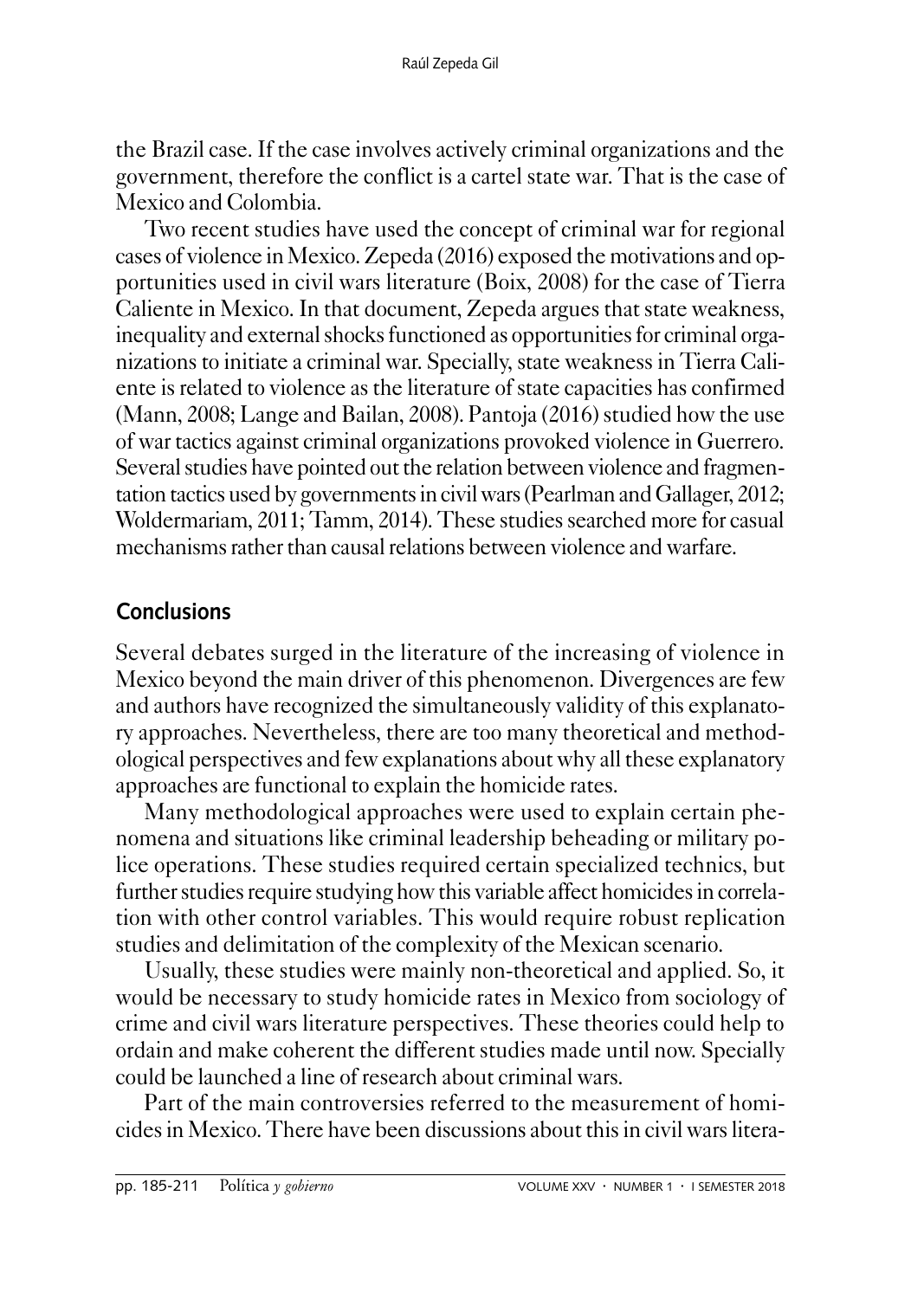ture. Krause (2013) suggests that counting victims in armed conflicts it is more difficult because criminal actors tend to hide bodies of victims. This clearly can be noted in Mexico because of the increasing disappeared people rates and clandestine graves. It is possible that the studies that were mention here have a measurement bias because official statistics have not captured this information. Krause suggested that scholars must take this into account to study violence in armed conflicts. Also, it is necessary that researches demand better data to authorities, even if there are some notable cases of researchers that created alternative data sets.

What do we need to know? It is necessary to have regional studies of violence in Mexico. Scholars have focused at northern states of Mexico and southern state beside the pacific but not all regions and their differences. Some of the variables here discussed could be effective to explain some regions but no others. I hope this essay could help to give some answers and perspectives to confront the public challenge of reduction of homicide rates and their painful consequences on Mexican society. **Pg**

# **References**

- Aburto, José Manuel, Hiram Beltrán-Sánchez, Víctor Manuel García-Guerrero and Vladimir Canudas-Romo (2016), "Homicides in Mexico Reversed Life Expectancy Gains For Men And Slowed Them For Women, 2000-2010", *Health Affairs*, 35(1), pp. 88-95.
- Aguilar Camín, Héctor (2015), "La captura criminal del Estado", *Nexos*, 37(445), pp. 19-31.
- Astorga, Luis and David Shirk (2010), "Drug Trafficking Organization and Counter Drug Strategies in the U.S.-Mexican Context", in Eric L. Olson, David A. Shirk and Andrew Selee (eds.), *Shared Responsibility: U.S.- Mexico Policy Options for Confronting Organized Crime*, Washington, D.C., Woodrow Wilson International Center for Scholars-Mexico Institute/ University of San Diego-Trans-Border Institute, pp. 31-57.
- Atuesta Becerra, Laura (2014), "Poblaciones desplazadas internamente en Colombia y México", in London School of Economics and Political Science, *Acabando con la guerra contra las drogas,* Mexico, Open Society Foundations/CIDE, pp. 53-58.
- Azaola, Elena (2012), "La violencia de hoy, las violencias de siempre", *Desacatos*, 40, pp. 13-32.
- Bagley, Bruce (2012), "Drug Trafficking and Organized Crime in the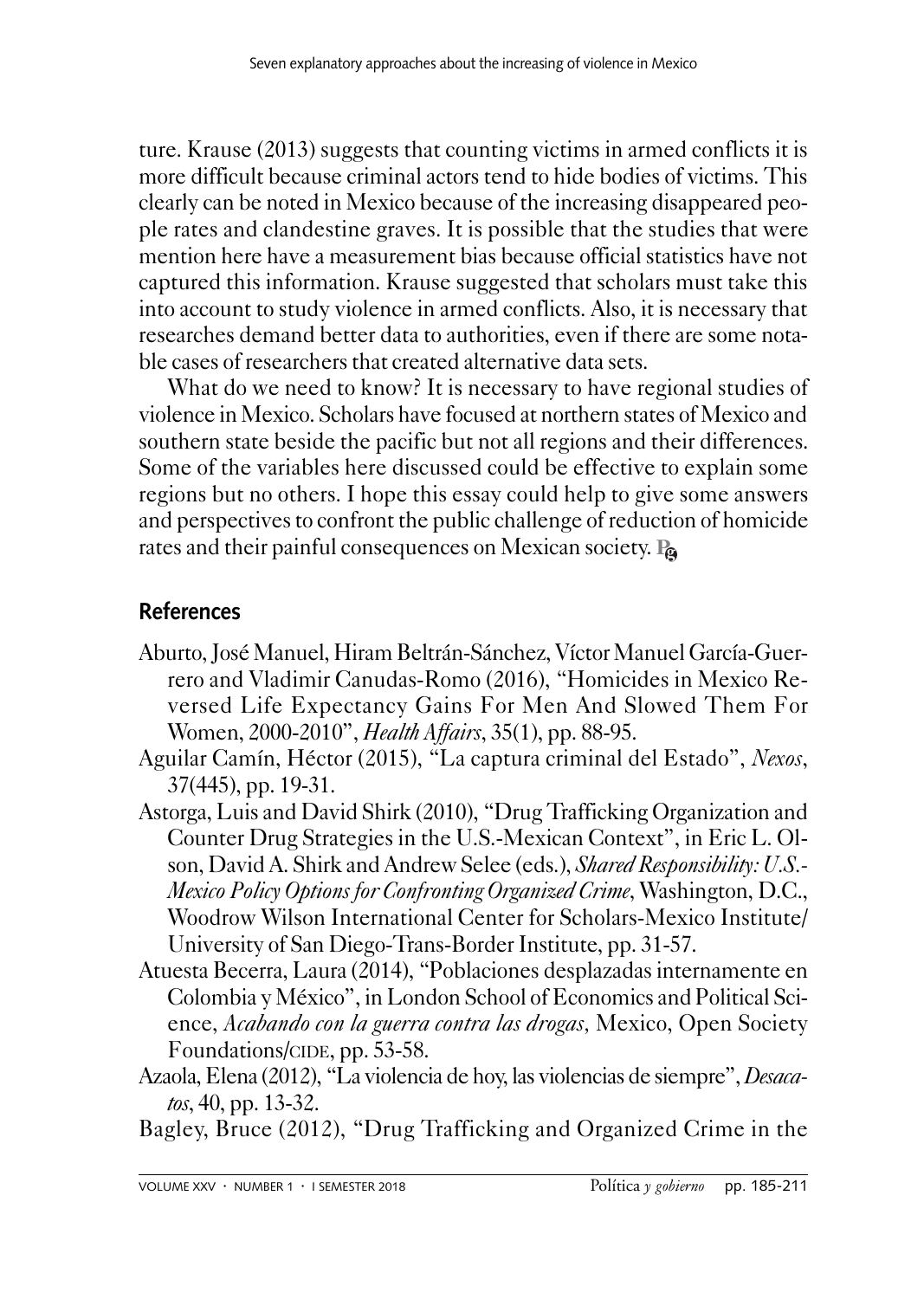Americas: Major Trends in the Twenty First Century", *Woodrow Wilson Center Update on the Americas*, available at: https://www.wilsoncenter.org/sites/default/files/BB%20Final.pdf [accessed on September 18, 2017].

- Benítez Manaut, Raúl (2015), "México 2015: El Leviatán contra los señores feudales: Retos a la seguridad", in Sonia Alda Mejías and Susana de Sousa Ferreira (eds.), *La multidimensionalidad de la seguridad nacional: Retos y desafíos de la región para su implementación,* Madrid, Instituto Universitario General Gutiérrez Mellado, pp. 201-230.
- Boix, Carles (2008), "Civil Wars and *Guerrilla* Warfare in the Contemporary World: Toward a Joint Theory of Motivations and Opportunities", in Stathis N. Kalyvas, Ian Shapiro and Tarik Masoud (eds.), *Order, Conflict, and Violence,* Cambridge, Cambridge University Press, pp. 197-218.
- Bourguignon, François (2001), "Crime As a Social Cost of Poverty and Inequality: A Review Focusing on Developing Countries", in Shahid Yusuf, Simon Evenett and Weiping Wu (eds.), *Facets of Globalization: International and Local Dimensions of Development,* Washington, D.C., World Bank, pp. 171-191.
- Calderón, Gabriela, Gustavo Robles, Alberto Díaz-Cayeros and Beatriz Magaloni (2015), "The Beheading of Criminal Organizations and the Dynamics of Violence in Mexico", *Journal of Conflict Resolution*, 59(8), pp. 1455-1485.
- Castillo, Juan Camilo, Daniel Mejía and Pascual Restrepo (2014), "Scarcity without Leviathan: The Violent Effects of Cocaine Supply Shortages in Mexican Drug War", Working Paper 356, Center for Global Development.
- Collier, Paul and Anke Hoeffler (2004), "Greed and Grievance in Civil War", *Oxford Economic Papers,* 56, pp. 563-595.
- Corona Juárez, Nicolás (2013), "Essays on the Economic of Crime in Mexico", PhD dissertation, University of Heildelberg.
- De Hoyos, Rafael, Carlos Gutiérrez Fierros and J. Vicente Vargas (2016), "Idle Youth in Mexico: Trapped between the War on Drugs and Economic Crisis", Working Paper 7558, World Bank Policy Research, pp. 1-32.
- Dickenson, Matthew (2014), "The Impact of Leadership Removal on Mexican Drug Trafficking Organizations", *Journal of Quantitative Criminology,* 30(4), pp. 651-676.
- Dube, Arindrajit, Oeindrila Dube and Omar García-Ponce (2013), "Cross-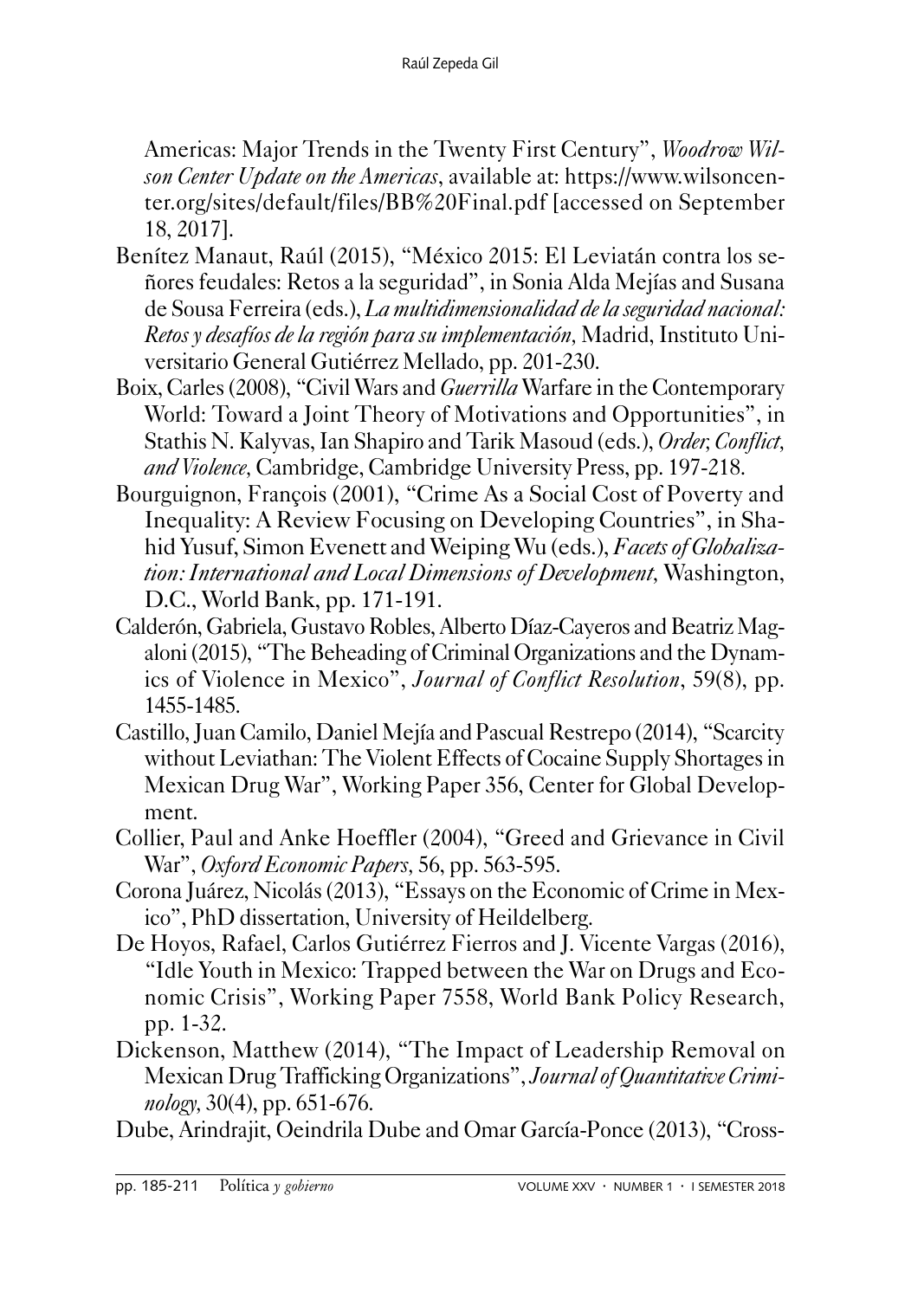Border Spillover: U.S. Gun Laws and Violence in Mexico", *American Political Science Review,* 107(3), pp. 397-417.

- Dube, Oeindrila, Omar García-Ponce and Kevin Thom (2014), "From Maize to Haze: Agricultural Shocks and the Growth of the Mexican Drug Sector", Working Paper 335, Center for Global Development.
- Durán-Martínez, Angélica (2015), "To Kill and Tell? State Power, Criminal Competition, and Drug Violence", *Journal of Conflict Resolution,* 59(8), pp. 1377-1402.
- Durante, Rubén and Emilio Gutiérrez (2013), "Fighting Crime with a Little Help from my Friends: Party Affiliation, Inter-jurisdictional Cooperation and Crime in Mexico", *Sciences Po Publications,* 17.
- Enamorado, Ted, Luis Felipe López-Calva, Carlos Rodríguez-Castelán and Hernán Winkler (2014), "Income Inequality and Violent Crime: Evidence from México's Drug War", Working Paper 6935, World Bank Policy Research, pp. 1-29.
- Escalante, Fernando (2009), "Homicidios 1990-2007", *Nexos*, September, available at: http://www.nexos.com.mx/?p=13270 [accessed on September 18, 2017].
- Escalante, Fernando (2009a), "Territorios violentos", *Nexos,* December, available at: http://www.nexos.com.mx/?p=3951 [accessed on September 18, 2017].
- Escalante, Fernando (2011), "Homicidios 2008-2009: La muerte tiene permiso", *Nexos,* January, available at: http://www.nexos.com.mx/?p=14089 [accessed on September 18, 2017].
- Espinal-Enríquez, Jesús and Hernán Larralde (2015), "Analysis of México's Narco-War Network (2007-2011)", *PlosOne*, 10(5), available at: http:// journals.plos.org/plosone/article?id=10.1371/journal.pone.0126503 [accessed on February 17, 2016].
- Espinosa, Valeria and Donald B. Rubin (2015), "Did the Military Interventions in the Mexican Drug War Increase Violence?", *The American Statistician*, 69(1), pp. 18-21.
- Fajnzylber, Pablo, Daniel Lederman and Norman Loayza (2002), "Inequality and Violent Crime", *Journal of Law and Economics,* 45(1), pp. 1-40.
- Farer, Tom (2000), "Conclusion: Fighting Transnational Organized Crime", in Tom Farer (ed.), *Transnational Crime in the Americas,* New York, Routledge, pp. 193-216.
- Fearon, James D. and David D. Laitin (2001), "Ethnicity, Insurgency and Civil War", *American Political Science Review,* 97(1), pp. 397-421.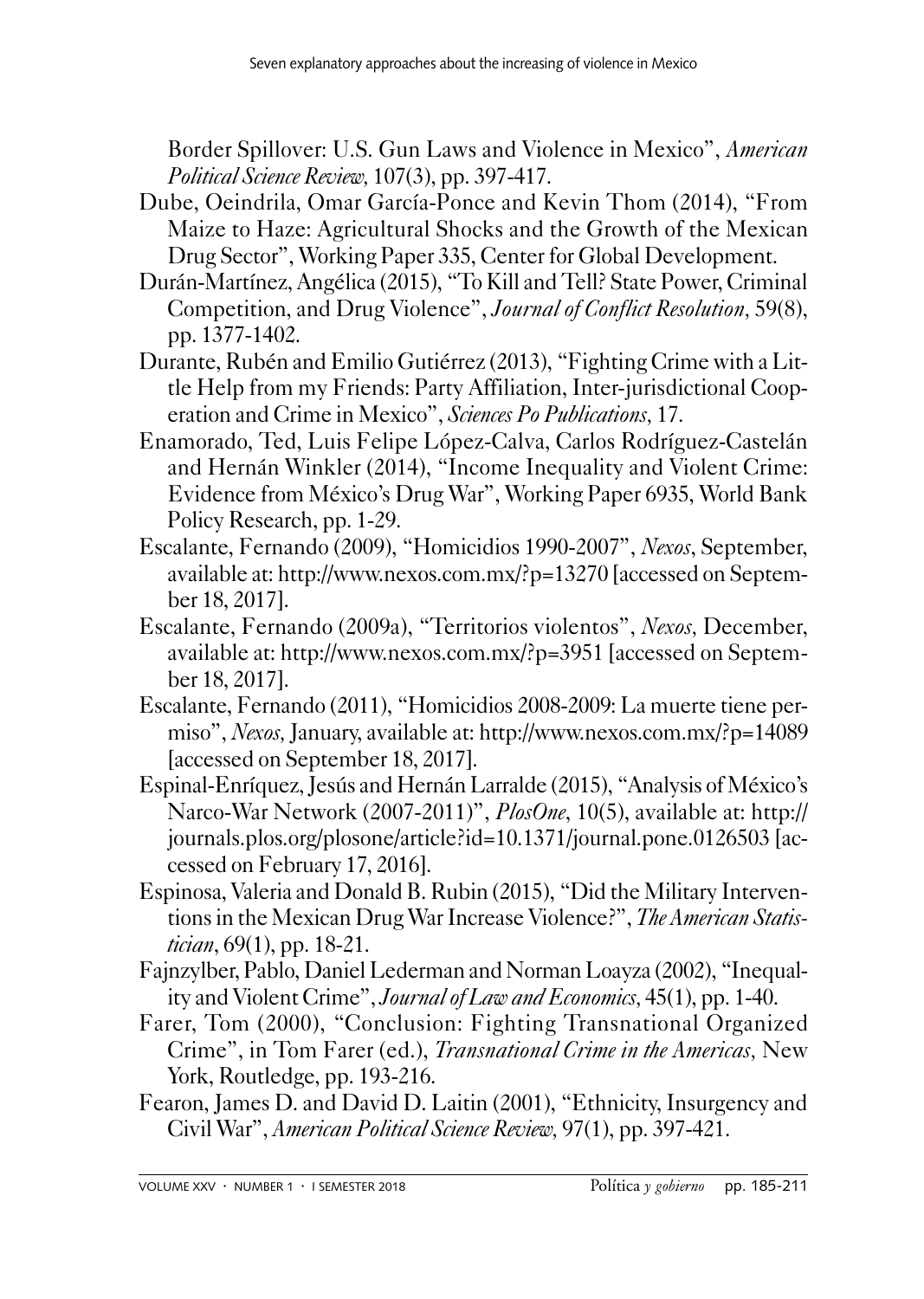- Figueroa Franco, Marcela (2015), "Drug Trafficking, Drug Violence and Development: The Case of Guerrero, México", Master's Degree Dissertation, European Central University.
- Franco Vivar, Edgar (2011), "Crímenes estadísticos: Respuesta a Alejandro Poiré and María Teresa Martínez", *El Blog de la Redacción de Nexos*, May 18, available at: http://redaccion.nexos.com.mx/?p=2979 [accessed on June 28, 2016].
- Friedman, George (2008), "Mexico: On the Road to a Failed State?",*Stratfor Weekly*, 13, available at: https://worldview.stratfor.com/weekly/mexico road failed state [accessed on September 18, 2017].
- Friedman, George (2010), "Mexico and the Failed State Revisited", *Stratfor Geopolitical Intelligence Report,* April 6, available at: https://worldview.stratfor.com/weekly/20100405\_mexico\_and\_failed\_state\_revisited [accessed on September 18, 2017].
- Garay Salamanca, Luis Jorge and Eduardo Salcedo-Albarán (eds.) (2012), *Narcotráfico, corrupción y Estados*, Mexico, Debate.
- Garzón, Juan Carlos and John Bailey (2016), "Displacement Effects of Supply-Reduction Policies in Latin America: A Tipping Point in Cocaine Trafficking, 2006-2008", in Henry H. Brownstein (ed.), *The Handbook of Drugs and Society*, New York, pp. 482-523.
- Gómez Ayala, Víctor Humberto and José Merino (2012), "'NiNis' y violencia en México: ¿Nada mejor que hacer o nada mejor que esperar?", in José Antonio Aguilar (coord.), *Las bases sociales del crimen organizado y la violencia en México*, Mexico, Centro de Investigación y Estudios en Seguridad, pp. 133-185.
- Grayson, George (2011), *Mexico: Narco-violence and a Failed State?*, New York, Transaction Publishers.
- Guerrero Gutiérrez, Eduardo (2012), "Epidemias de violencia", *Nexos,*  July, available at: http://www.nexos.com.mx/?p=14884 [accessed on September 18, 2017].
- Guerrero Gutiérrez, Eduardo (2012a), "La dispersión de la violencia", *Nexos*, February, available at: http://www.nexos.com.mx/?p=14705 [accessed on September 18, 2017].
- Guerrero Gutiérrez, Eduardo (2015), "¿Bajó la violencia?", *Nexos*, February, available at: http://www.nexos.com.mx/?p=24035 [accessed on September 18, 2017].
- Gutiérrez Sanín, Francisco (2008), "Clausewitz Vindicated. Economics and Politics in the Colombian War", in Stathis N. Kalyvas, Ian Shapiro and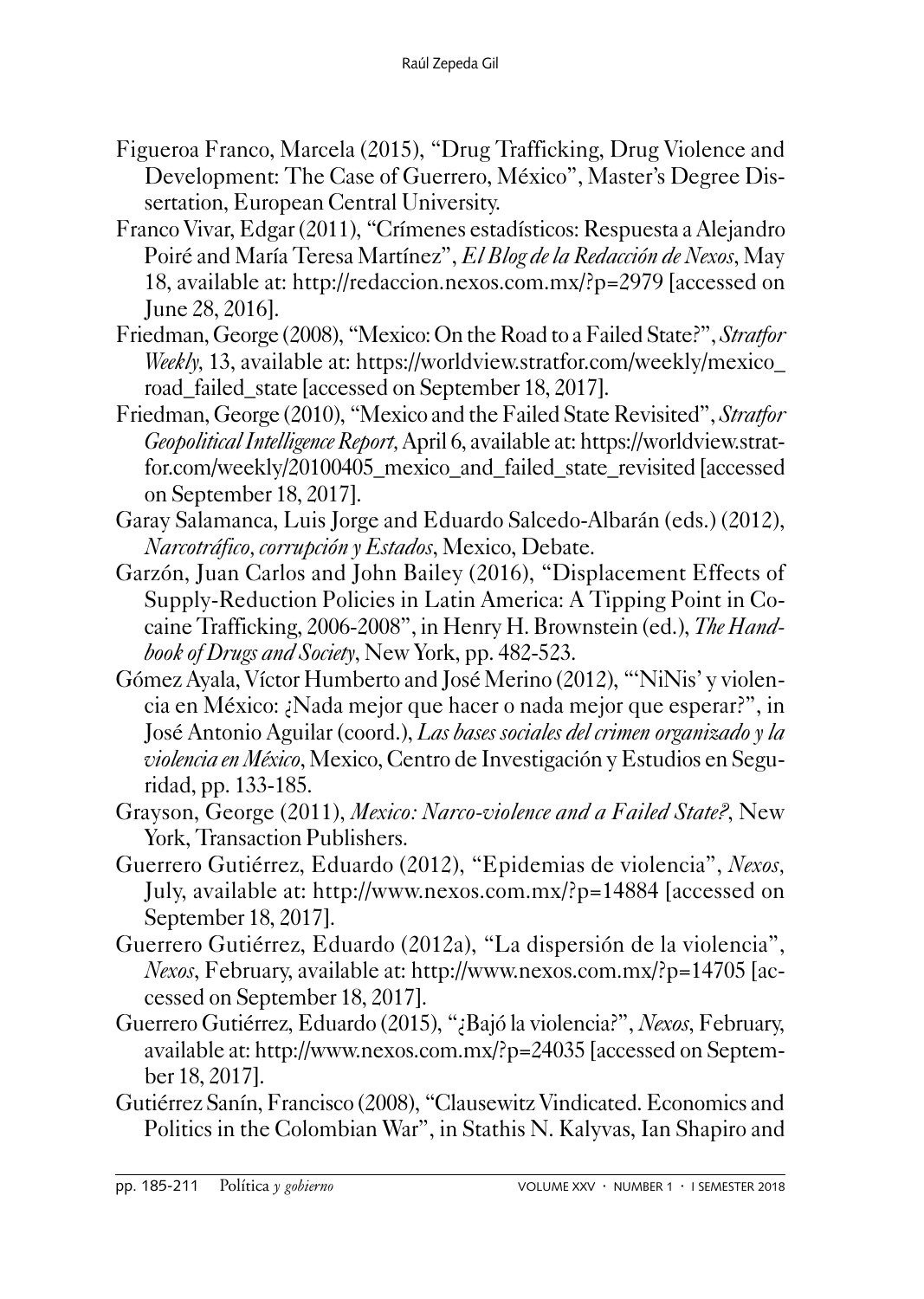Tarik Masoud (eds.), *Order, Conflict, and Violence,* Cambridge, Cambridge University Press, pp. 219-241.

- Hernández Bringas, Héctor and José Narro Robles (2010), "El homicidio en México, 2000-2008", *Papeles de Población,* 16(63), pp. 243-271.
- Hope, Alejandro (2012), "De muertos y números", *Animal Político*, August 18, available at: http://www.animalpolitico.com/blogueros-plata-o-plomo/2012/08/18/de-muertos-y-numeros/ [accessed on July 28, 2015].
- Hope, Alejandro (2012a), "El mito de los mitos de Joaquín Villalobos", *Nexos,* February, available at: http://www.nexos.com.mx/?p=14671 [accessed on September 18, 2017].
- Hope, Alejandro (2013), "Violencia 2007-2011: La tormenta perfecta", *Nexos*, November, available at: http://www.nexos.com.mx/?p=15547 [accessed on September 18, 2017].
- icrc (International Committee of the Red Cross) (2008), "How is the Term 'Armed Conflict' Defined in International Humanitarian Law?", *icrc Opinion Paper*, available at: https://www.icrc.org/eng/assets/files/other/ opinion-paper-armed-conflict.pdf [accessed on March 16, 2015].
- IDMC (Internal Displacement Monitoring Center) (2012), *Forced Displacement Linked to Transnational Organized Crime in Mexico, IDMC/Norwegian* Refugee Council.
- Jones, Nathan (2013), "The Unintended Consequences of Kingpin Strategies: Kidnap Rates and the Arellano-Félix Organization", *Trends on Organized Crime,* 16(2), pp. 156-176.
- Kaldor, Mary (2012), *New and Old Wars: Organised Violence in a Global Era*, Cambridge, Polity Press.
- Kaldor, Mary (2013), "In a Defence of New Wars", *Stability*, 2(1), pp. 1-16.
- Kalyvas, Stathis, N. (2001), "'New' and 'Old' Civil Wars: A Valid Distinction?" *World Politics,* 54(1), pp. 99-118.
- Kalyvas, Stathis, N. (2005), "Warfare in Civil Wars", in Isabelle Duyvesteyn and Jan Angstrom (eds.), *Rethinking the Nature of War*, Abingdton, Frank Cass, pp. 88-108.
- Kalyvas, Stathis, N. (2008), "Civil Wars", in Susan C. Stokes and Charles Boix, *The Oxford Handbook of Comparative Politics,* Oxford, Oxford University Press, pp. 416-434.
- Kalyvas, Stathis N. (2015), "How Civil Wars Help Explain Organized Crime and How They Do Not", *Journal of Conflict Resolution,* 5(8), pp. 1517-1540.
- Kan, Paul Rexton (2011), "What We're Getting Wrong about Mexico", *Parameters,* 41(2), pp. 37-48.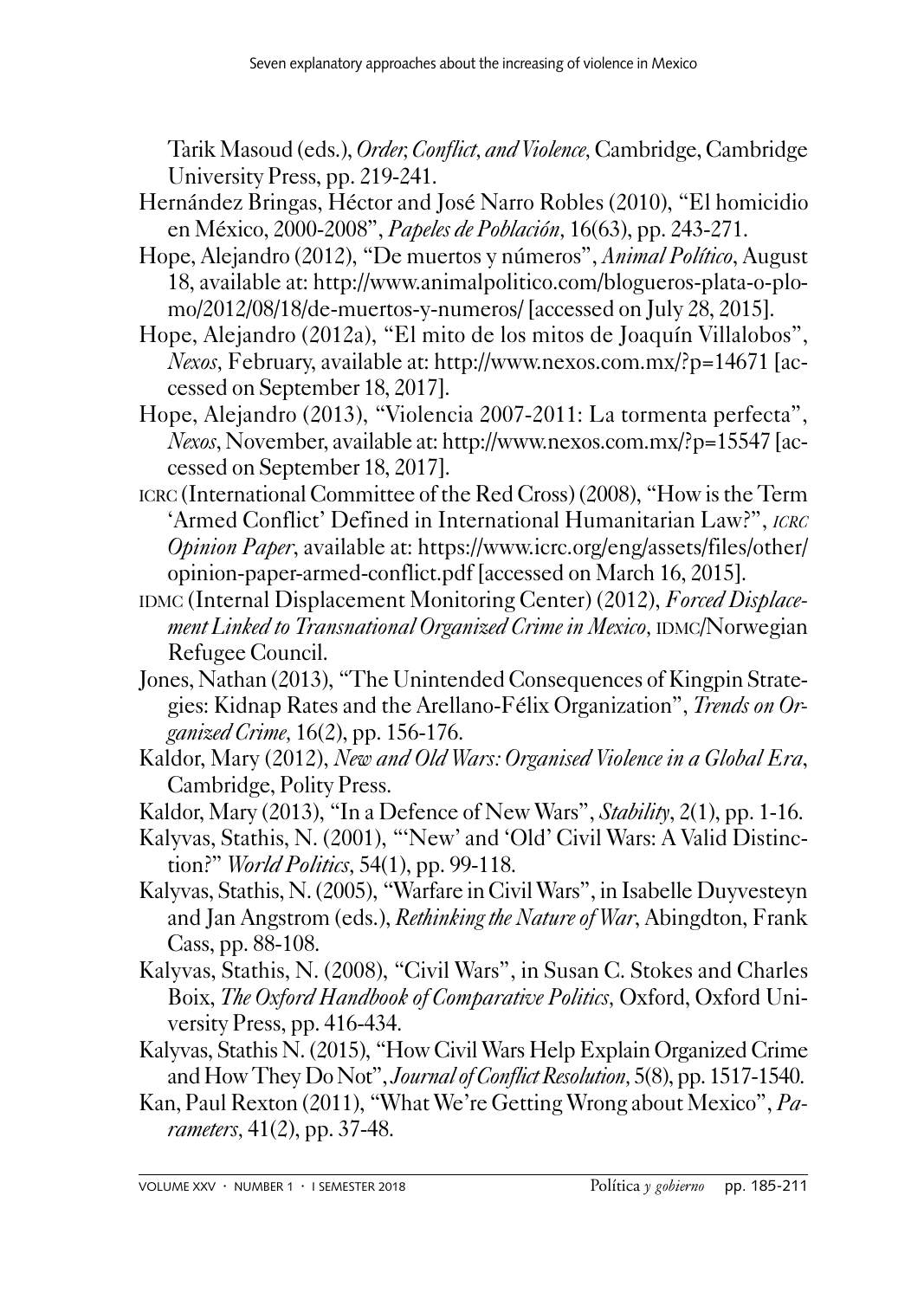- Kenney, Michael (2005), "Drug Traffickers, Terrorist Networks, and III-Fated Government Strategies", in Elkie Krahmann, (ed.), *New Threats and New Actors in International Security*, New York, Palgrave Macmillan, pp. 69-90.
- Kenny, Paul y Mónica Serrano (2012), "Introduction: Security Failure Versus State Failure", in Paul Kenny, Mónica Serrano y Arturo Sotomayor (eds.), *Mexico's Security Failure: Collapse into Criminal Violence*, London, Routlege, pp. 1-25.
- Kenny, Paul and Mónica Serrano (2012a), "The Mexican State and Organized Crime: An Unending Story", in Paul Kenny, Mónica Serrano and Arturo Sotomayor (eds.), *Mexico's Security Failure: Collapse into Criminal Violence*, London, Routlege, pp. 29-53.
- Kenny, Paul and Mónica Serrano (2012b), "Transition to Dystopia: 1994- 2008", in Paul Kenny, Mónica Serrano and Arturo Sotomayor (eds.), *Mexico's Security Failure: Collapse into Criminal Violence*, London, Routlege, pp. 54-85.
- Knight, Alan (2012), "Narco-Violence and the State in Modern Mexico", in Wil G. Pansters, (ed.), *Violence, Coercion, and State-Making in Twentieth-Century Mexico,* Stanford, Stanford University Press, pp. 115-134.
- Krause, Keith (2009), "Beyond Definition: Violence in a Global Perspective", *Global Crime,* 10(4), pp. 337-355.
- Krause, Keith (2013), "Challenges to Counting and Classifying Victims of Violence in Conflict, Post-Conflict, and Non-Conflict Settings", in Taylor B. Seybolt, Jay D. Aronson and Baruch Fischhoff (eds.), *An Introduction to Recording and Estimating Nonmilitary Deaths in Conflict,* New York, Oxford University Press, pp. 265-284.
- Krahn, Harvey, Timothy Hartnagel and John W. Gartrell (1986), "Income Inequality and Homicide Rates: Cross-National Data and Criminological Theories", *Criminology,* 24(2), pp. 269-295.
- Krohn, Marvin D. (1976), "Inequality, Unemployment and Crime: A Cross-National Analysis", *The Sociological Quarterly,* 17(3), pp. 303-313.
- Lange, Matthew and Hrag Bailan (2008), "Containing Conflict or Instigating Unrest? A Test of Effects of State Infrastructural Power on Civil Violence", *Studies in Comparative International Development,* 43(3-4), pp. 314-333.
- Lessing, Benjamin (2015), "Logics of Violence in Criminal War", *Journal of Conflict Resolution*, 59(8), pp. 1486-1516.
- Mann, Michael (2008), "Infrastructural Power Revisited", *Studies in Comparative International Development*, 43(3-4), pp. 355-365.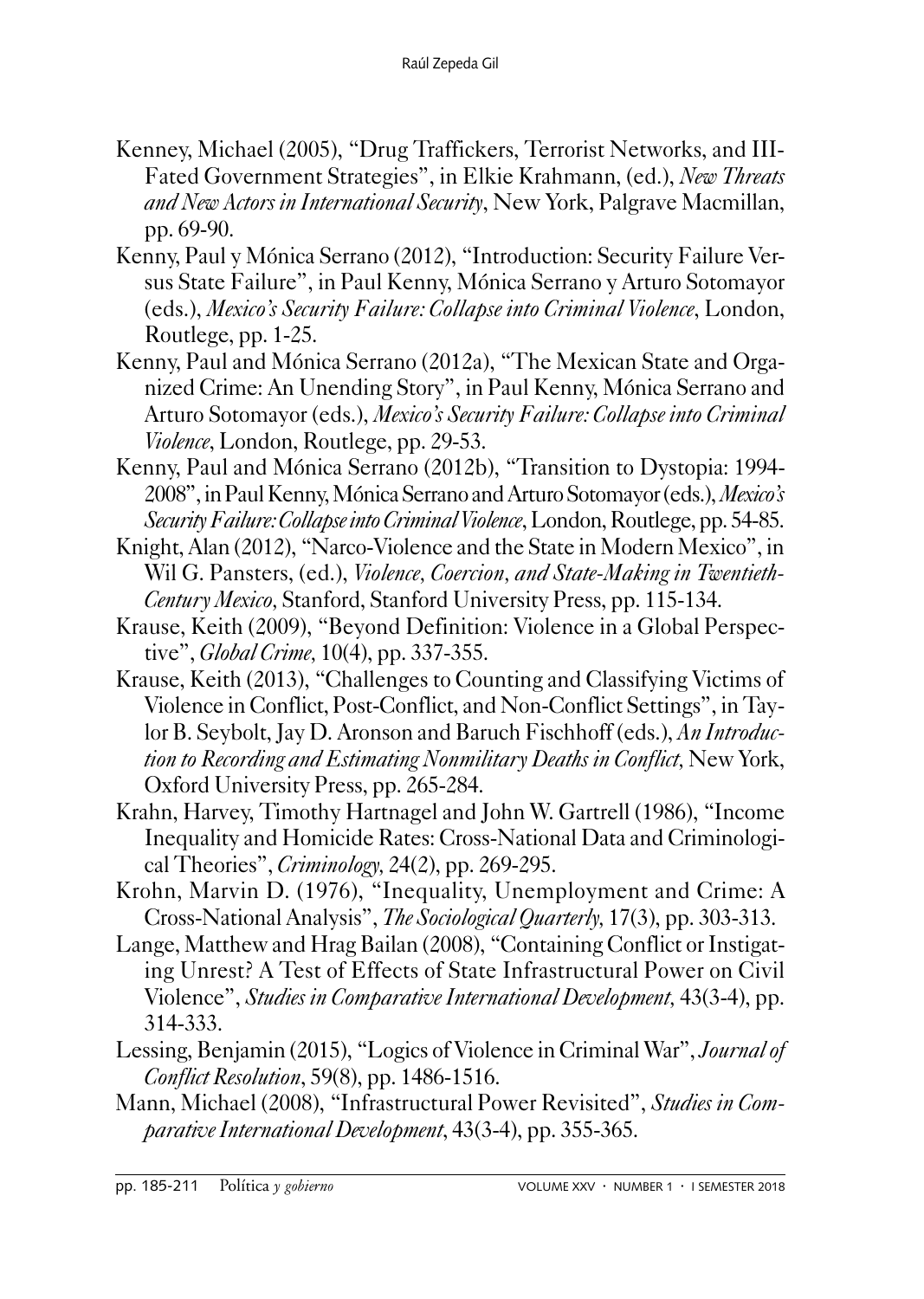- Merino, José (2011), "Los operativos conjuntos y la tasa de homicidios: Una medición", *Nexos*, June, available at: http://www.nexos.com.mx/?p= 14319 [accessed on September 18, 2017].
- Merino, José (2011a), "Mayor presencia de la autoridad no implica más ejecuciones", *Animal Político*, January 31, available at: http://www.animalpolitico.com/2011/01/mayor-presencia-de-la-autoridad-no-implicamas-ejecuciones/ [accessed on December 23, 2014].
- Merino, José (2013), "Marcado para morir", *Nexos*, December, available at: http://www.nexos.com.mx/?p=15375 [accessed on September 18, 2017].
- Merino, José, Jessica Zarkin and Eduardo Fierro (2015), "Desaparecidos", *Nexos*, January, available at: http://www.nexos.com.mx/?p=23811 [accessed on September 18, 2017].
- Morales Gómez, Mario (2012), "La lucha por la seguridad en México: Operativos, homicidios y crimen organizado entre 2007 y 2010", Master's Degree Dissertation, El Colegio de México.
- Morton, A.D. (2012), "The War on Drugs in Mexico: A Failed State?" *Third World Quarterly*, 33(9), pp. 1631-1645.
- Murayama, Ciro (2012), "Ejército delincuencial de reserva", *Nexos*, January, available at: http://www.nexos.com.mx/?p=14666 [accessed on September 18, 2017].
- Osorio, Javier (2015), "The Contagion of Drug Violence: Spatiotemporal Dynamic of the Mexican War on Drugs", *Journal of Conflict Resolution*, 59(8), pp. 1403-1432.
- Palacios, Marco and Mónica Serrano (2010), "Colombia y México: Las violencias del narcotráfico", in Arturo Alvarado y Mónica Serrano (coords.), *Los grandes problemas de México: Seguridad nacional y seguridad interior,* vol. XV, Mexico, El Colegio de México, pp. 105-154.
- Pantoja García, Juan Camilo (2016), "La lógica de la violencia criminal en Guerrero 2002-2012: Un estudio de caso", Master's Degree Dissertation, El Colegio de México.
- Pansters, Wil G. (2012), "Zones of State-Making: Violence, Coercion, and Hegemony in Twentieth Century Mexico", in Wil G. Pansters (ed.), *Violence, Coercion, and State-Making in Twentieth-Century Mexico,* Stanford, Stanford University Press, pp. 3-39.
- Pearlman, Wendy and Kathleen Gallager Cunningham (2012), "Nonstate Actors, Fragmentation, and Conflict Processes," *Journal of Conflict Resolution*, 56(1), 2012, pp. 3-15.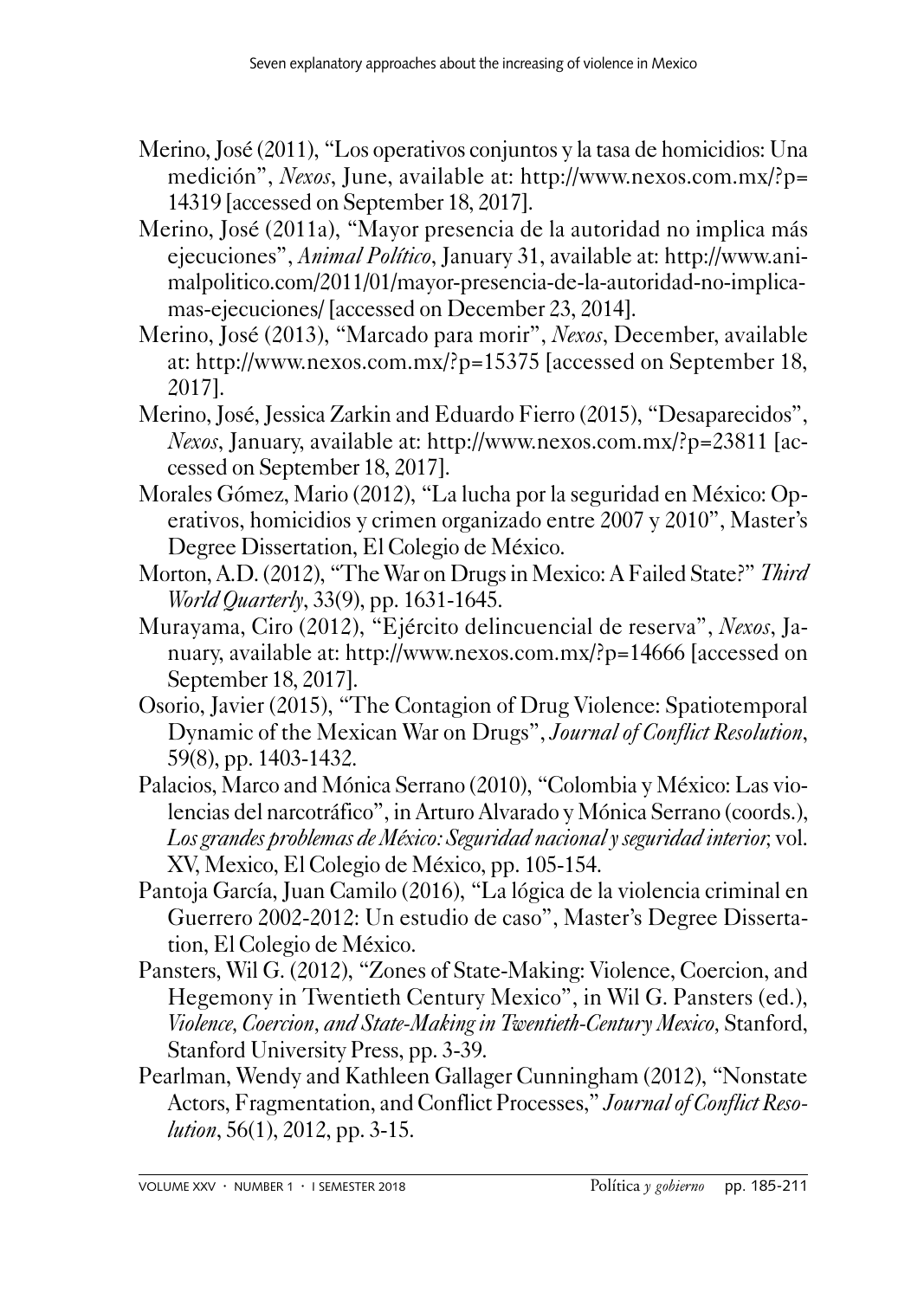- Phillips, Brian (2015), "How Does Leadership Decapitation Affect Violence? The Case of Drug Trafficking Organizations in Mexico", *Journal of Politics,* 77(2), pp. 324-336.
- Poiré, Alejandro (2011), "Los homicidios y la violencia del crimen organizado", *Nexos,* February, available at: http://www.nexos.com.mx/?p=14126 [accessed on September 18, 2017].
- Poiré, Alejandro and María Teresa Martínez (2011), "La caída de los capos no multiplica la violencia: El caso de Nacho Coronel", *Nexos*, May, available at: http://www.nexos.com.mx/?p=14262 [accessed on September 18, 2017].
- Ramírez de Garay, Luis David (2014), "Crimen y economía: Análisis de la tasa de homicidio en México a partir de variables económicas (2000, 2005, 2010)", *Estudios Sociológicos*, 32(96), pp. 505-540.
- Reguillo, Rossana (2008), "Las múltiples fronteras de la violencia: Jóvenes latinoamericanos entre la precarización y el desencanto", *Pensamiento Iberoamericano,* 3, pp. 205-225.
- Reguillo, Rossana (2012), "De las violencias: Caligrafía y gramática del horror", *Desacatos*, 40, pp. 33-34.
- Ríos, Viridiana (2012), "How Government Structure Encourages Criminal Violence: The Causes of Mexico Drug War", PhD Dissertation, Department of Government, Harvard University.
- Ríos, Viridiana (2013), "Who Started the Mexican Drug War?", *The Harvard Kennedy School Review,* 13, pp. 18-22.
- Ríos, Viridiana (2013a), "Why did Mexico become so Violent? A Self-reinforcing Violent Equilibrium Caused by Competition and Enforcement", *Trends on Organized Crime*, 16(2), pp. 138-155.
- Romero, Vidal, Beatriz Magaloni and Alberto Díaz-Cayeros (2014), "The Mexican War on Drugs: Crime and the Limits of Government Persuasion", *International Journal of Public Opinion Research,* 26(3), pp. 1-13.
- Sambanis, Nicholas (2004), "What Is a Civil War? Conceptual and Empirical Complexities of an Operational Definition", *The Journal of Conflict Resolution,* 48(6), pp. 814-858.
- Sampson, Robert J. and Byron W. Groves (1989), "Community Structure and Crime: Testing Social-disorganization Theory", *American Journal of Sociology,* 94(4), pp. 774-802.
- Schedler, Andreas (2013), "Mexico's Civil War Democracy", Working Paper  $261$ , CIDE.
- Schedler, Andreas (2014), "The Collapse of Solidarity in Criminal Civil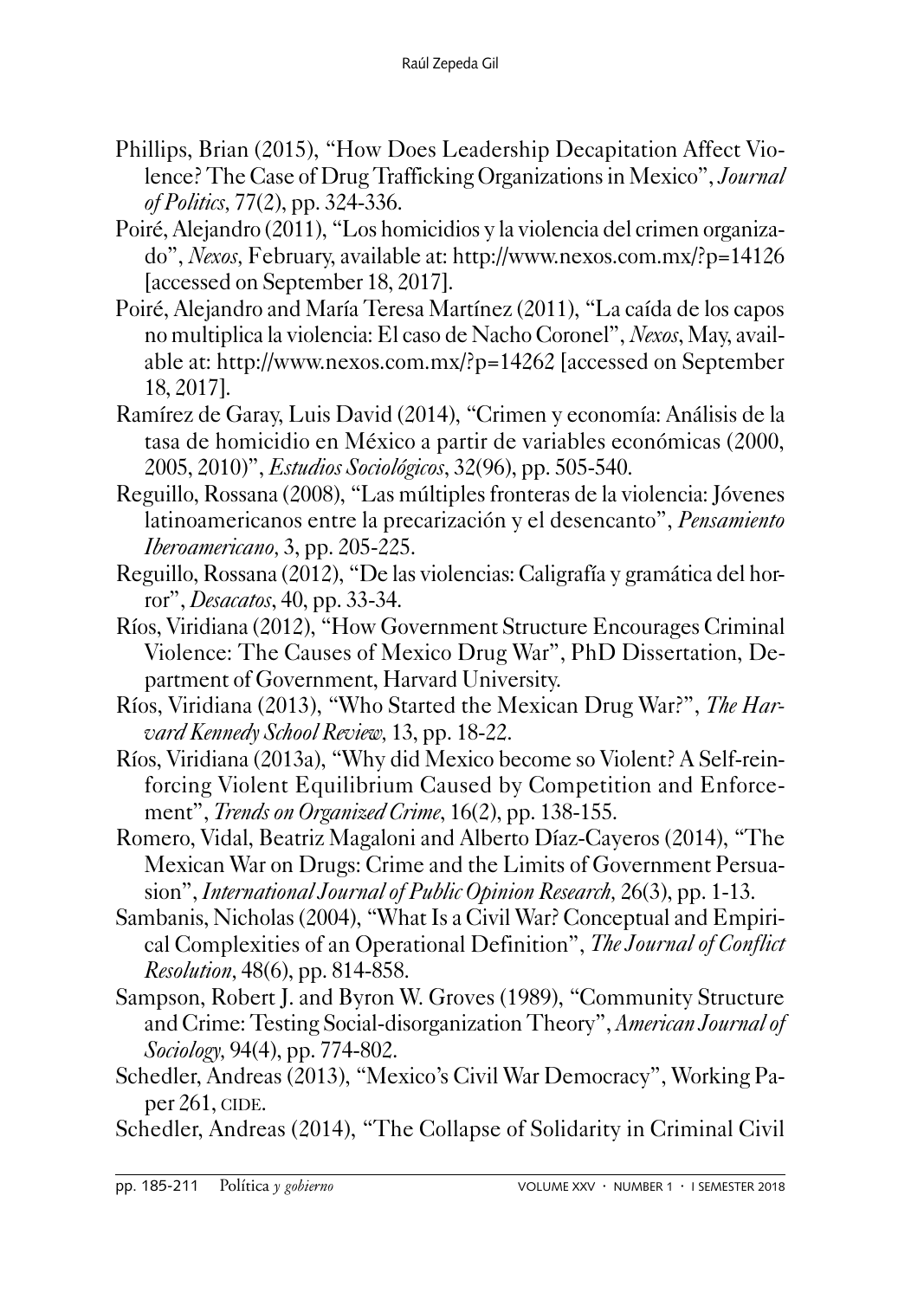War: Citizen Indifference towards the Victims of Organized Violence in Mexico", *apsa 2014 Annual Meeting Paper*.

- Schedler, Andreas (2015), *En la niebla de la guerra: Los ciudadanos ante la violencia criminal organizada*, Mexico, CIDE.
- Serrano, Mónica (2012), "States of Violence: State-Crime Relations in Mexico", in Wil G. Pansters (ed.), *Violence, Coercion, and State-Making in Twentieth-Century Mexico,* Stanford, Stanford University Press, pp. 135- 158.
- Skocpol, Theda (1979), *States and Social Revolutions: A Comparative Analysis of France, Russia, and China,* Cambridge, Cambridge University Press.
- Sota, Alejandra and Miguel Messmacher (2012), "Operativos y violencia", *Nexos*, diciembre, available at: http://www.nexos.com.mx/?p=15087 [accessed on September 18, 2017].
- Tamm, Henning (2014), "How State Sponsors Discourage or Foster Insurgent Fragmentation: Evidence from the Second Congo War", *International Relations Colloquium,* November 20, University of Oxford.
- Tilly, Charles (1985), "War Making and State Making as Organized Crime", in Peter Evans, Dietrich Rueschemeyer and Theda Skocpol, *Bringing the State Back In,* Cambridge, Cambridge University Press, pp. 169-191.
- Tokatlian, Juan Gabriel (2010), "La 'Guerra antidrogas' y el Comando Sur: Una combinación delicada",*Foreign Affairs Latinoamérica*, 10(1), pp. 43-50.
- Trejo, Guillermo y Sandra Ley (2015), "Municipios bajo fuego (1995-2014)", *Nexos,* February, available at: http://www.nexos.com.mx/?p=24024 [accessed on September 18, 2017].
- Trejo, Guillermo and Sandra Ley (2016), "Federalismo, drogas y violencia: Por qué el conflicto partidista interguberamental estimuló la violencia del narcotráfico en México", *Política y Gobierno*, XXIII(1), pp. 11-56.
- Urrusti Frenk, Sinaia (2012), "La violencia como consecuencia de la falta de coordinación política", in José Antonio Aguilar Rivera (coord.), *Las bases sociales del crimen organizado y la violencia en México*, Mexico, Secretaría de Seguridad Pública, pp. 337-370.
- Velázquez de la Madrid, José Antonio (2011), "Federalism and Decentralisation: The Challenges of Security in Contemporary Mexico", Master's Degree Dissertation, St. Antony's College, University of Oxford.
- Vilalta, Carlos (2014), "How Did Things Get So Bad Quickly? An Assessment of the Initial Conditions of the War against Organized Crime in Mexico", *European Journal Criminal Policy Research*, 20(1), pp. 137-161.
- Vilalta, Carlos J. and Juan M. Martínez (2012), "The Making of Narco